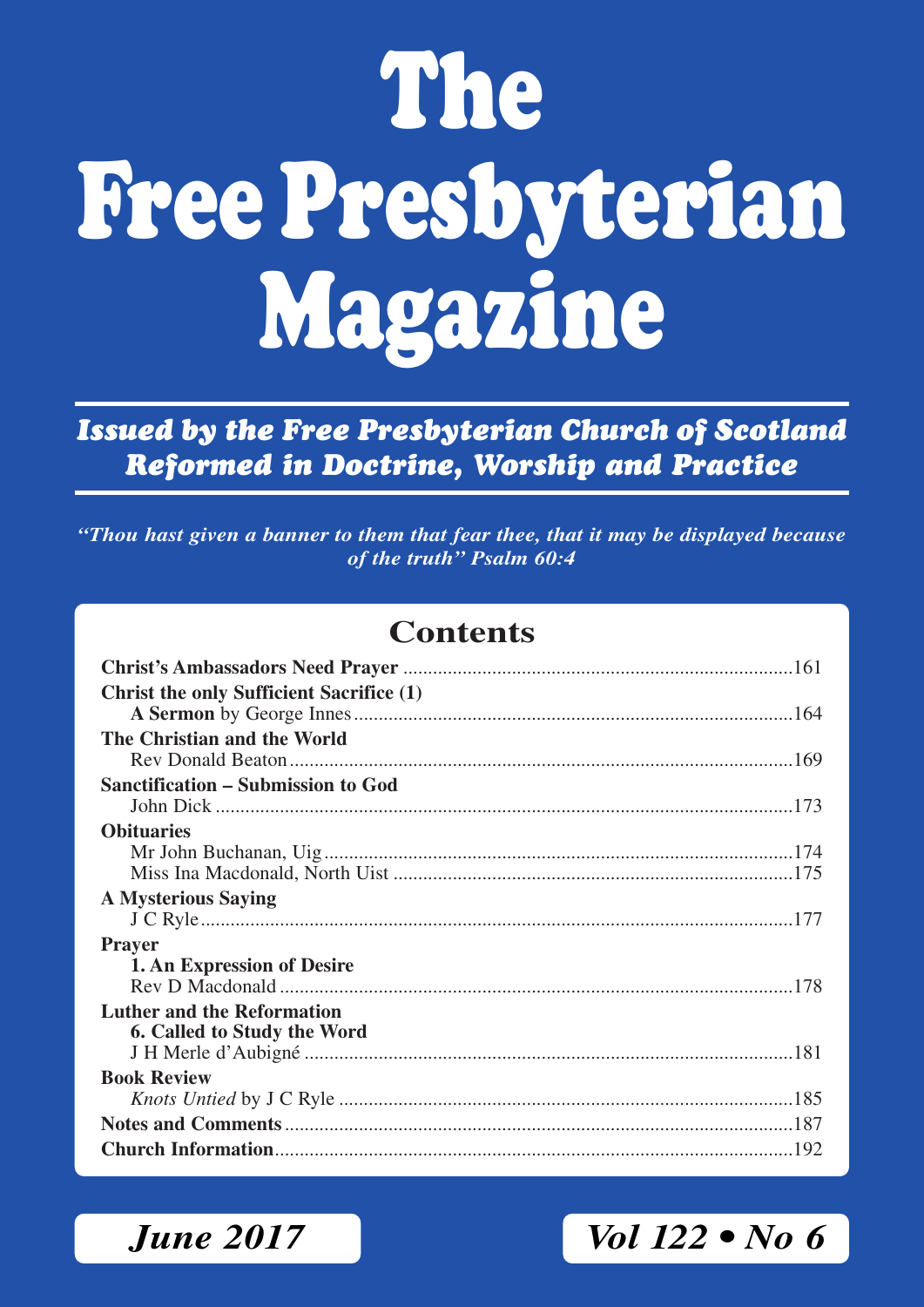### **The Free Presbyterian Church of Scotland**

**Moderator of Synod:** Rev D W B Somerset BSc DPhil, 18 Carlton Place, Aberdeen, AB15 4BQ; tel: 01224 645250.

**Clerk of Synod:** Rev K M Watkins BA, 252 Briercliffe Road, Burnley, BB10 2DQ; tel: 01282 835800; e-mail: kmwatkins@ fpchurch.org.uk.

**Assistant Clerk:** Rev J R Tallach MB ChB, 2 Fleming Place, Stornoway, HS1 2NH; tel: 01851 702501.

**General Treasurer:** Mr W Campbell, 133 Woodlands Road, Glasgow, G3 6LE; tel: 0141 332 9283, fax 0141 332 4271, e-mail: wc.fpchurch@btconnect.com.

**Law Agents:** Brodies LLP, 15 Atholl Crescent, Edinburgh, EH3 8AH; tel: 0131 228 3777.

#### **Clerks to Presbyteries:**

**Northern:** Rev D W B Somerset BSc DPhil, 18 Carlton Place, Aberdeen, AB15 4BQ; tel: 01224 645250.

**Southern:** Rev R MacLeod BA, 4 Laurel Park Close, Glasgow, G13 1RD; tel: 0141 954 3759.

**Western:** Rev D A Ross, F P Manse, Laide, IV22 2NB; tel: 01445 731340.

**Outer lsles:** Rev A W MacColl MA PhD, F P Manse, Swainbost, Isle of Lewis, HS2 0TA; tel: 01851 810228.

**Australia and New Zealand:** Rev G B Macdonald BSc, 60 Hamilton St, Riverstone, NSW 2765; tel. 02 9627 3408.

**Zimbabwe**: Rev S Khumalo, Stand No 56004, Mazwi Road, Lobengula, PO Magwegwe, Bulawayo; tel: 00263 9407131. **Zimbabwe Mission Office:** 9 Robertson Street, Parkview, Bulawayo; tel: 002639 62636, fax: 002639 61902, e-mail:

fpchurchheadoffice@gmail.com.

### **Residential Care Homes:**

Ballifeary House, 14 Ness Walk, Inverness, IV3 5SQ; tel: 01463 234679.

Leverburgh Residential Care Home, Ferry Road, Leverburgh, Isle of Harris, HS5 3UA; tel: 01859 520296.

**Website of the Free Presbyterian Church of Scotland:** www.fpchurch.org.uk.

### **The Free Presbyterian Magazine**

Published by The Free Presbyterian Church of Scotland (Scottish Charity Number SC003545). Subscriptions and changes of address to be sent to the General Treasurer, Mr W Campbell, 133 Woodlands Road, Glasgow, G3 6LE; tel: 0141 332 9283. The subscription year begins in January. Prices are on back cover. One month's notice is required for change of address. Queries about delivery of the magazines should be sent to the General Treasurer, not the printer.

**Editor:** Rev K D Macleod BSc, 11 Auldcastle Road, Inverness, IV2 3PZ. Tel: 01463 712872; e-mail: kdmacleod@gmail .com. Unsigned articles are by the Editor.

**Editorial Board:** The Editor, Rev A W MacColl, Mr K H Munro, Rev D W B Somerset.

**Deadline for sending material to the Editor:** The beginning of the month previous to publication.

**The Gaelic Supplement** (quarterly): Editor: Rev A W MacColl MA PhD, F P Manse, Swainbost, Isle of Lewis, HS2 0TA. Available free on request.

**Youth Magazine:** *The Young People's Magazine*. Editor: Rev K D Macleod BSc.

### **Communions**

**January:** *First Sabbath:* Nkayi; *Fifth:* Auckland, Inverness, New Canaan.

**February:** *Second Sabbath:* Dingwall; *Third:* Stornoway; Wellington; *Fourth:* Larne, North Uist, Zenka.

- **March:** *First Sabbath:* Sydney; *Second:* Ness, Portree, Tarbert; *Third:* Halkirk, Kyle of Lochalsh; *Fourth:* Barnoldswick; Ingwenya, North Tolsta.
- **April:** *First Sabbath:* Laide; *Second:* Leverburgh, Maware, Staffin; *Third:* Gisborne; *Fourth***:** Glasgow; *Fifth:* Aberdeen, London, Mbuma.

**May:** *First Sabbath:* Grafton; *Second:* Achmore, Chesley, Donsa, Scourie; *Third:* Edinburgh; *Fourth***:** Chiedza.

**June:** *First Sabbath:* Perth, Shieldaig; *Second:* Nkayi, Santa Fe; *Third:* Lochcarron, Uig; *Fourth:* Bulawayo, Gairloch, Inverness, Raasay.

- **July:** *First Sabbath:* Beauly; *Second:* Bonar Bridge, Staffin; *Third:* Applecross, Fort William; *Fourth:* Auckland, Struan; *Fifth***:** Cameron.
- **August:** *First Sabbath:* Dingwall; *Second:* Leverburgh, New Canaan, Somakantana; *Third:* Laide; *Fourth:* Farr, Stornoway, Vatten, Zenka.
- **September:** *First Sabbath:* Chesley, Sydney, Ullapool; *Second:* Halkirk, Munaka, Portree; *Third:* Tarbert; *Fourth:* Aberdeen, Barnoldswick, Ingwenya, North Uist.
- **October:** *First Sabbath:* Dornoch, Grafton, Lochcarron, North Tolsta; *Second:* Gairloch, Ness; *Third:* London; *Fourth:* Edinburgh, Gisborne, Uig; *Fifth***:** Mbuma.

**November:** *Second Sabbath:* Glasgow; *Third:* Chiedza, Singapore.

**December:** *Second Sabbath:* Tauranga; *Third*: Bulawayo, Santa Fe.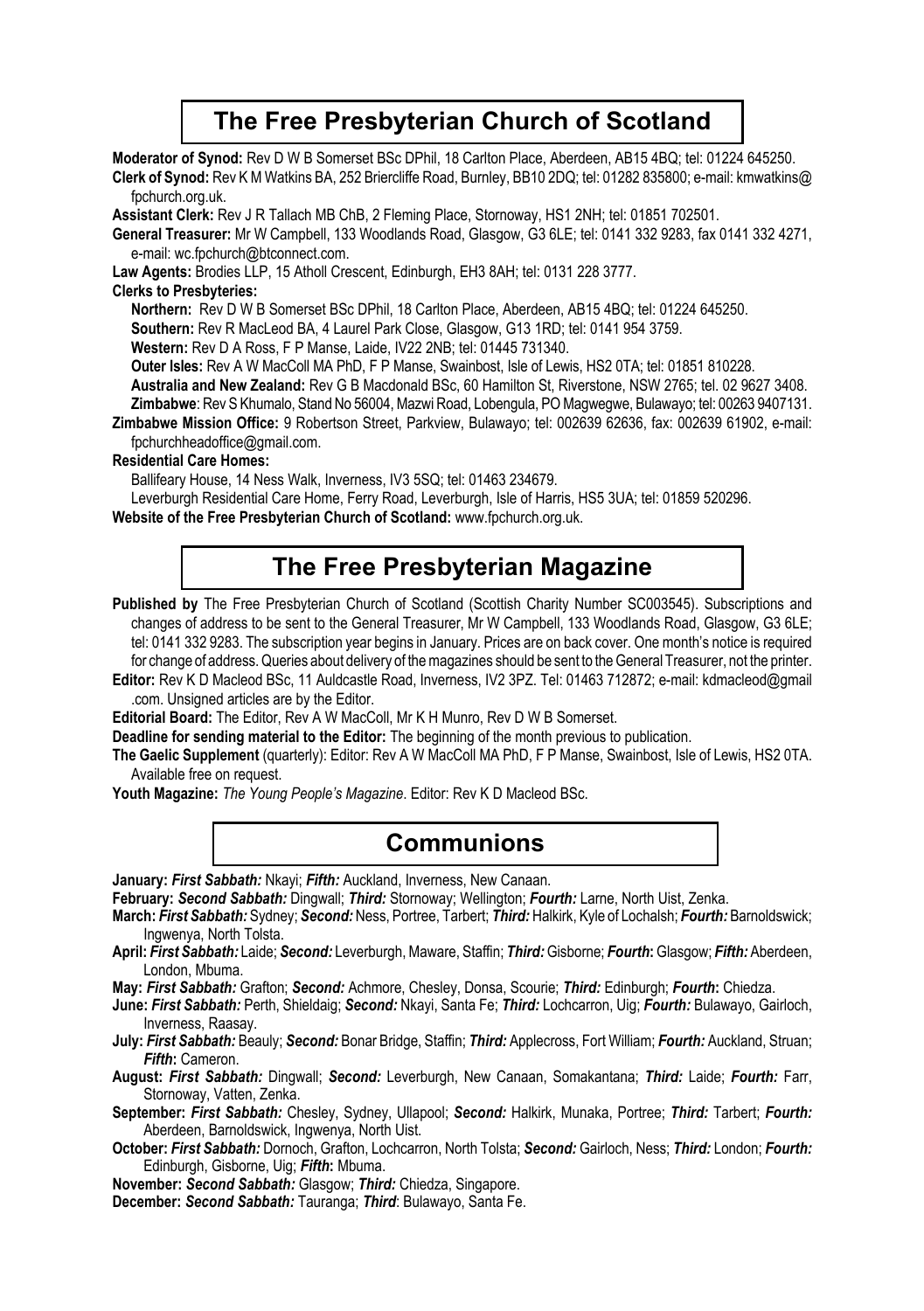# **The Free Presbyterian Magazine**

Volume 122 June 2017 Number 6

# **Christ's Ambassadors Need Prayer**

Last month we considered Christ sending out ambassadors, those who preach the gospel. They speak in His name, "in Christ's stead", to their fellow sinners. In this article, we return to the subject.

Christ is altogether perfect; preachers are not; they are still sinners. Yet assuming they are actually trusting in the Saviour, they will yet be perfect – but that will be in the world to come, after their time of service in this world is over. Paul compares the gospel to treasure, and how precious the gospel should be to us! But his point is that "we [preachers] have this treasure in earthen vessels" (2 Cor 4:7) in vessels made from pottery, and therefore easily broken. No doubt Paul was thinking of physical weakness arising from preachers' circumstances but also taking into account their vulnerability to temptation and the power of sin still remaining in them, even although that power is being subdued. But, in his comments on this verse, Charles Hodge notes that this "only renders the power of God the more conspicuous, not only in the success of [his] ministry, but in [his] preservation in the midst of dangers and sufferings which it seems impossible any man could either escape or bear".

Only divine power can make the words spoken by a weak, fallible, sinful man effective – as an instrument in bringing spiritual good to others and, in particular, bringing about their salvation. Human beings are too feeble to achieve this, for in their preaching they are attacking Satan's strongholds. What is their strength in comparison with that of Satan and his fellow devils? The answer lies in the words of Paul: "Our sufficiency is of God" (2 Cor 3:5). In himself he had no power even to think properly, but God was able to use his preaching to bring about extensive damage to Satan's strongholds in the hearts of sinners, all the way from Damascus to Rome and perhaps beyond. And, in one degree or another, the Lord has used the preaching of weak, vulnerable human beings whom He has made His ambassadors to bring about His purposes to build up His Church, in every generation.

The solemn fact is: the preacher is still a sinner. That godly ambassador, the Apostle Paul, speaks of "the law of sin which is in my members" (Rom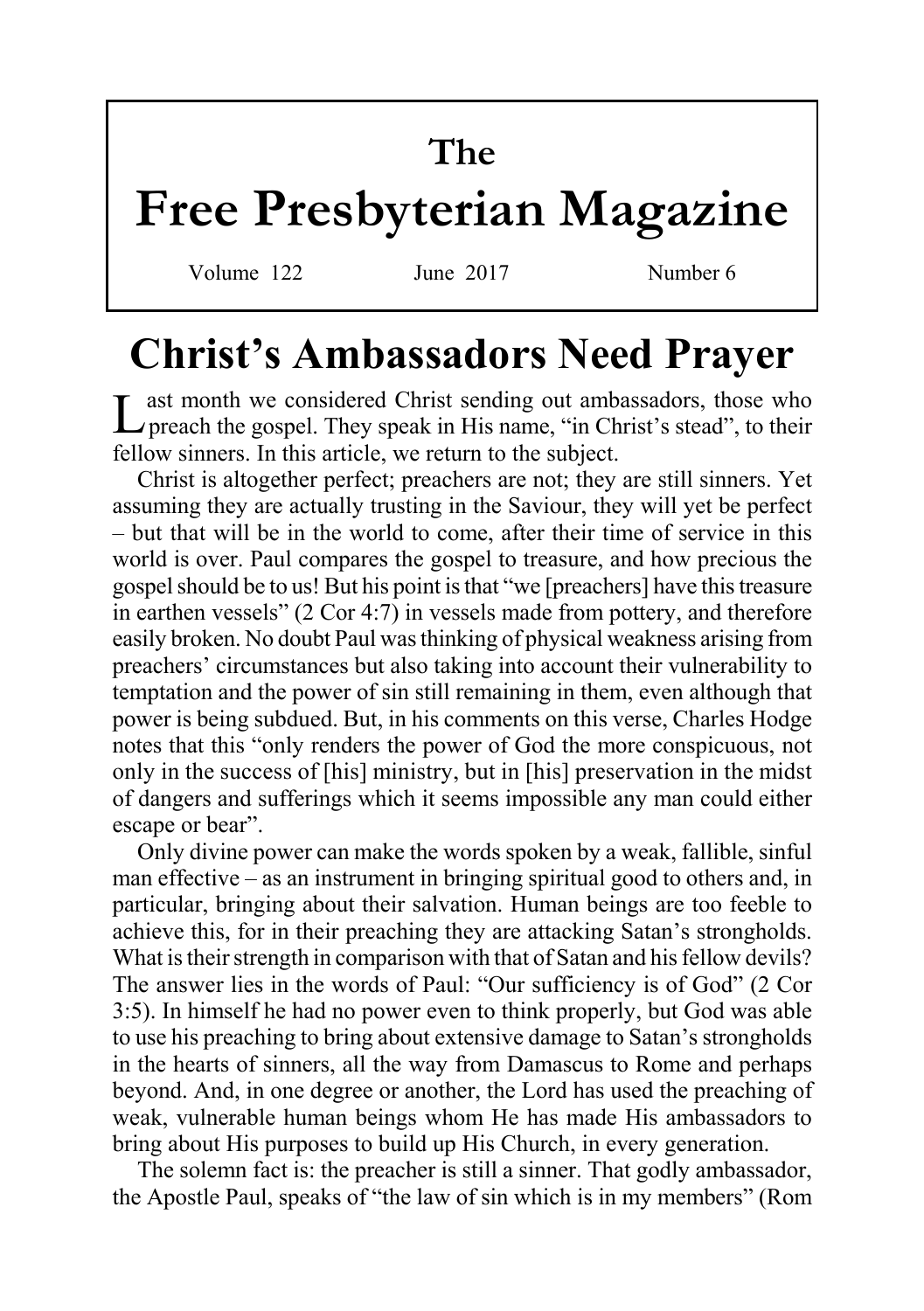7:23). The tendency of this principle of sin, says David Brown when commenting on this verse, is "to carnalise the entire man, to enslave us wholly to our own corruptions". Yet in some, he points out, the principle of sin is very much subdued. Paul has already reached heaven, where "there shall be no more curse" (Rev 22:3), where therefore there is no more sin. Meanwhile God's ambassadors must go on in their work, in dependence on the One who has sent them to engage in labour that, apart from His blessing, is altogether beyond their power – which is so much weakened by sin.

We might be tempted to think that it would be more appropriate for sinless beings such as holy angels to preach the gospel. Yet we should recognise that angels have neither experienced sin or deliverance from sin; they would require to speak of what they have never passed through themselves. But the fundamental point is that "*it pleased God* by the foolishness of preaching to save them that believe" (1 Cor 1:21). In infinite wisdom, He has chosen fallible, sinful men to be His ambassadors – to bring before their hearers the good news of salvation through a crucified Redeemer. But the good news is foolishness to those who reject the revelation God has given. Charles Hodge points out, in expounding this verse, that "God thus put to shame all human wisdom by making a doctrine, which the wise of this world regarded as absurd, the means of salvation".

An important practical conclusion to draw from the imperfection of ministers, and the native tendency of unbelievers to reject the gospel, is the need to pray for preachers. So Paul exhorts the Thessalonians: "Brethren, pray for us, that the word of the Lord may have free course, and be glorified" (2 Th 3:1). He is asking them to pray that the truth would spread and that God would be glorified through the success of the preaching, but this involves them praying for Paul personally – and correspondingly believers today are to intercede for the preachers of this generation.

Preachers are vulnerable to temptation; the devil has great power and he is subtle; so prayer should be offered to the Lord that preachers would be delivered from the wiles of the devil. They need to grow in grace and in knowledge, and therefore they need prayer so that the Lord would bless the books they read to their spiritual good – and especially the Scriptures. In particular, they need to understand the portion of truth they expect to preach from and also those other parts of the Bible they intend to refer to in their sermon; they need the Holy Spirit to give light in their understandings, so that they are not left merely to the power of their natural minds in their attempts to comprehend the teaching of God's Word. Prayer is thus needed so that they may take from these passages what the Holy Spirit, who gave the Word, purposed to convey through them.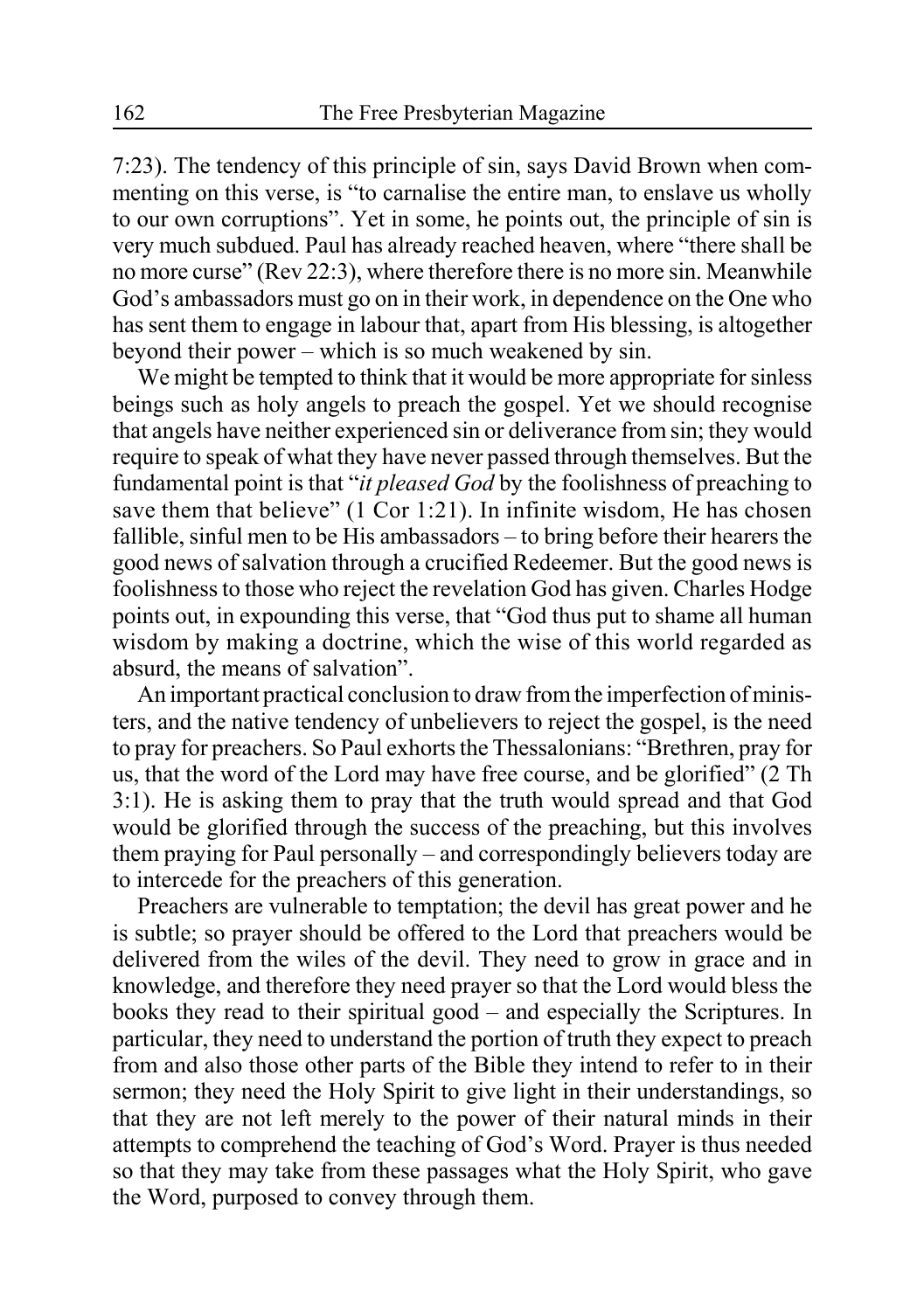Especially, Christ's ambassadors need the Holy Spirit to apply to their hearers the truths they proclaim. Apart from the Spirit's accompanying power, their efforts will be in vain. So it is necessary to pray that the truth proclaimed by Christ's ambassadors throughout the world would be powerfully applied by the Spirit in order that multitudes of unbelievers may come to faith in Christ and that believers may grow in grace.

These ambassadors must be careful not to depart from pure, scriptural doctrine as they preach. They ought to structure their material in an orderly way so that their hearers may more readily take in the truths presented to them. And they must speak clearly, so that their hearers will grasp exactly what truths it is that they wish to convey. All these matters, and many more, should be made subjects for prayer, including the physical needs of preachers and their family concerns.

But in asking for the Thessalonians' prayers, Paul was also concerned that he and his fellow ambassadors "may be delivered from unreasonable and wicked men". These men may have been open persecutors, but the form taken by opposition to the gospel varies from age to age and from place to place. Some of us may be most conscious of the opposition to the truths of the Bible within the professing Church, for instance, or the belittling of Scripture morality in various sections of the media. But whatever form the opposition may take, Christ's ambassadors are very limited in their capacity to resist it successfully – however appropriate their efforts may be. Yet God is not limited. Hence the appropriateness of prayer that individual ministers and particular parts of the Church – and indeed the whole Church of Christ – may be delivered from unbelieving opposition.

We read of the Old Testament priests that "they were not suffered to continue by reason of death" (Heb 7:23). One generation of them passed away and another generation served at the altar instead. So it is in the New Testament Church: one generation of faithful ambassadors is taken away to their eternal reward and another generation is raised up in their place to proclaim the same gospel. Yet often in the history of the Church, the ablest and most godly ministers are not replaced by men of the same calibre. And some of them may not be replaced at all, or replaced by men who were never called by the great Head of the Church to be ambassadors – or were not even converted. Clearly this results, especially when it takes place on a wide scale, in the Church becoming weaker. What need then to pray that God Himself would raise up large numbers of godly, competent men to act as ambassadors! We have the particular direction of the Saviour: "The harvest truly is great, but the labourers are few: pray ye therefore the Lord of the harvest, that He would send forth labourers into His harvest" (Lk 10:2).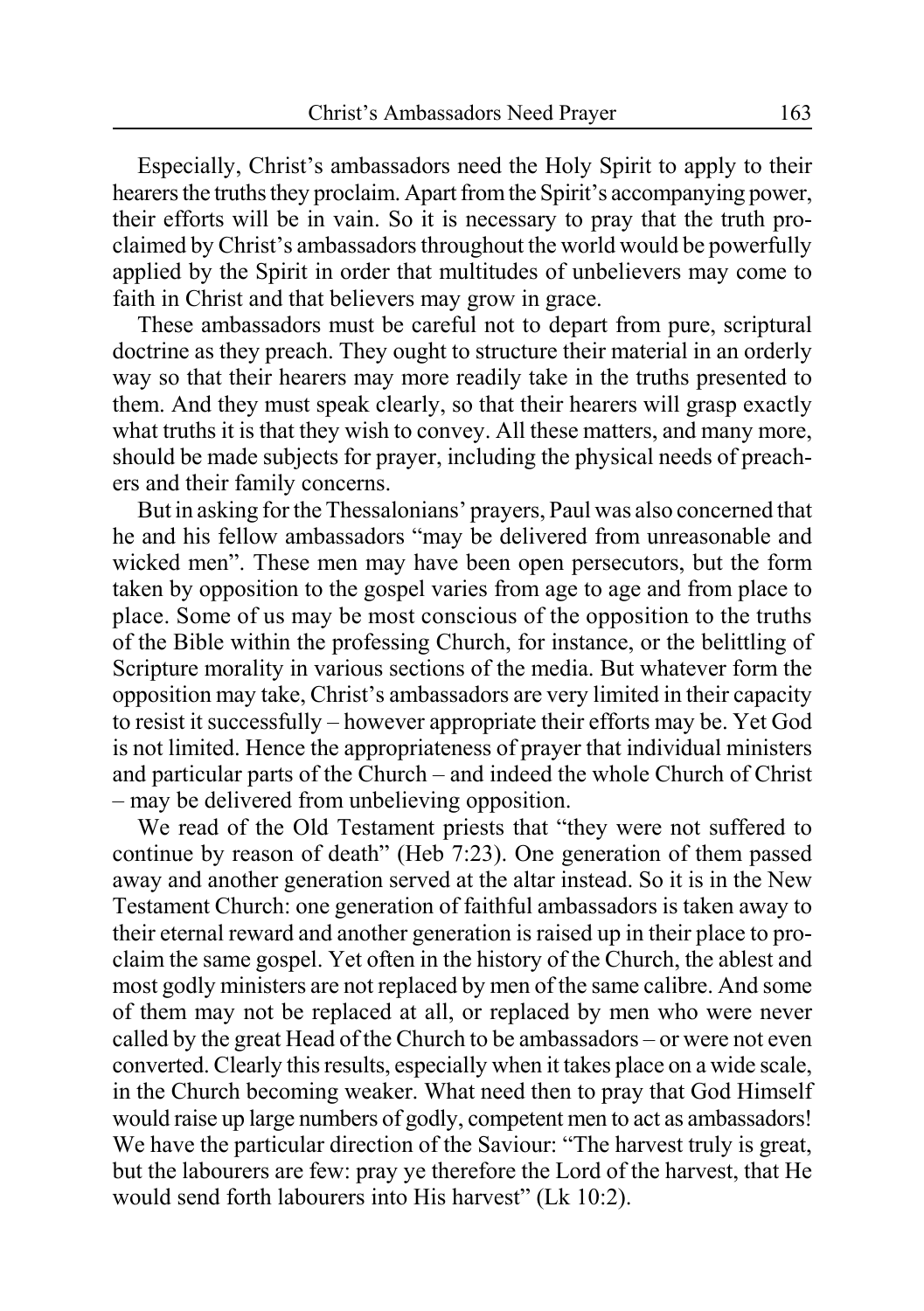# **Christ the only Sufficient Sacrifice (1)1**

**A Sermon by** *George Innes*

Psalm 40:6,7. *Sacrifice and offering Thou didst not desire; mine ears hast Thou opened: burnt offering and sin offering hast Thou not required. Then said I, Lo, I come: in the volume of the book it is written of me.*

A mong the many irrefutable proofs that we belong to a fallen race is the misconstruction which men have put upon the clearest revelations of God's will. The eye that is in us is darkness, and the depraved intellect of man has distorted every leading doctrine of Scripture into a thousand monstrous shapes of error.

The Lord had appointed that the Israelites, in their approaches to Him, should offer sacrifices as an acknowledgment that their sins could not be forgiven without the shedding of blood, and as a declaration of their faith in the Lamb of God, who should take away the sins of the world. The sacrifices both made clear expression of the fearful guilt of sin and foreshadowed the atonement Christ should make for the transgressions of His people. But the Jews, as a nation, were not impressed with a horror of sin; neither were their thoughts led forward to the promised Redeemer. In their shameful misconceptions of God's character, they often impiously imagined that, if any of them committed a trespass, he had no more to do than to kill a bullock or a sheep in sacrifice, and his guilt would be forgiven. So also, among us, a deluding spirit is always creeping in to whisper false comfort in sin – by the assurance that we have only to ask and it will be forgiven. Thus the disobedient children of Israel make use of the sacrifices to lead them on in sin, because grace abounded.

Therefore the Spirit of the Lord strove with them, saying, "Hath the Lord as great delight in burnt offerings and sacrifices, as in obeying the voice of the Lord? Behold, to obey is better than sacrifice, and to hearken than the fat of rams." As their history advanced, God's contendings with them on this point became innumerable. Often did God admonish them that the sacrifice of the wicked was an abomination to Him. "To what purpose is the multitude of your sacrifices to Me, saith the Lord. I am full of the burnt offerings of rams, and the fat of fed beasts; and I delight not in the blood of bullocks, or of lambs, or of he goats. . . . Bring no more vain oblations . . . they are a trouble unto Me; I am weary to bear them. . . . Wash you, make you clean; put away the evil of your doings from before mine eyes; cease to do evil; learn to do well."

<sup>1</sup>Taken from *The Free Church Pulpit*, vol 3. Innes (1819-51) was the Free Church minister in Cannobie, Dumfries-shire, from 1844.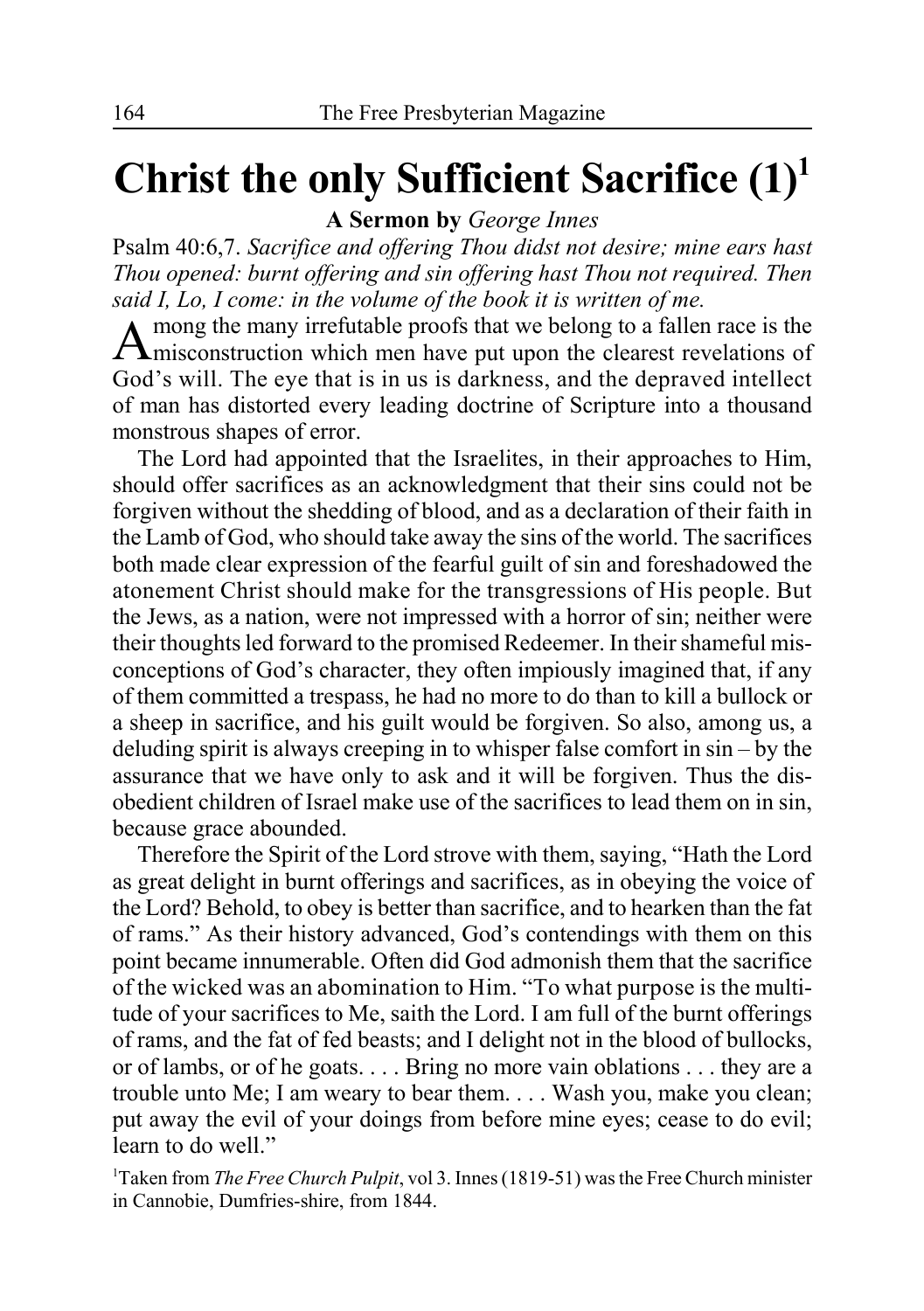Thus this intolerable perversion of God's institution of sacrifice, which represented it as giving licence to sin on certain easy conditions, was strongly rebuked. But another error was intimately connected with it, which looked on the typical sacrifices as possessing a virtue in themselves to blot out transgression; this was also exposed and condemned. It is only by looking to the sacrifice of Christ that the fearful nature of sin can be fully understood. So long as the Jews fancied that it could be removed by so trifling a remedy as the blood of bulls and of goats, they could not but think lightly of guilt. Therefore Scripture was given in order to correct their pernicious mistake; in the words of our text, Jesus speaks to God in the words of the Psalmist.

The Psalm from which these words are taken is a devout expression of gratitude on the part of the Redeemer, as Head of His elect people for the deliverance granted to Him when He was brought back again from the dead. And being thus delivered from the horrible pit of corruption, and the miry clay of man's iniquities, He had His goings in the course of His mission established, that He should bring "many sons unto glory". For this is a new song put into His mouth "even praise unto our God".

As chief among His ten thousand brethren, casting His eye over the many wonderful works and thoughts of God, which have been "to us-ward", and finding them more than can be numbered, He yet sees one thought, one work, conspicuously pre-eminent above them all, as worthy to be praised. That is the love wherewith God so loved the world as to give Him, the only begotten Son, to death for sinners; and He abruptly breaks out in praise of this: "Sacrifice and offering Thou didst not desire; Mine ears hast thou opened: burnt offering and sin offering hast Thou not required. Then said I, Lo, I come: in the volume of the book it is written of Me."

The allusion in the words, "Mine ears hast thou opened", is to the practice among the Israelites of making an opening in the ears of a servant, who submitted to his master, pledging himself never to quit his service until released by death. When Christ undertook the work of redemption, He took on Him the form of a servant. "Being in the form of God, [He] thought it not robbery to be equal with God, but made Himself of no reputation, and took upon Him the form of a servant, and was made in the likeness of men; and being found in fashion as a man, He humbled Himself and became obedient unto death, even the death of the cross" (Phil 2:6-8).

In this assumption of the form of a servant, a body was prepared for Him, and so the different translation of our text adopted in Hebrews 10:5 may be explained. Both expressions refer to the same thing, and the one simply makes clear the meaning of the other. Both direct our attention to the assumption of human nature by Him of whom God says, "Behold My servant, whom I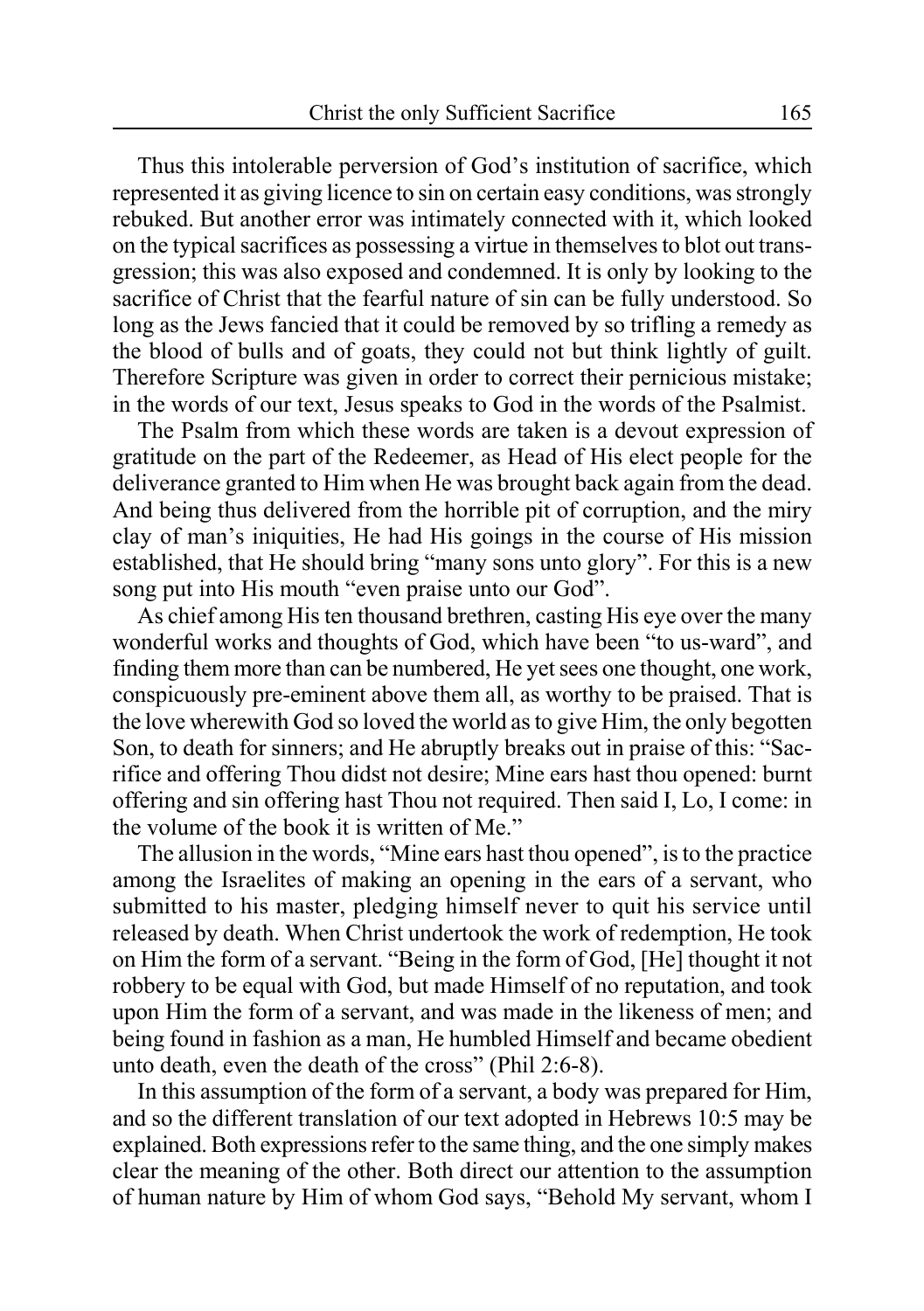uphold; Mine elect, in whom My soul delighteth". He Himself, in speaking to the Father of His work, says, "Sacrifice and offering Thou didst not desire; Mine ears hast Thou opened . . . . "

In these words we find two things stated: (1) the Jewish sacrifices were not sufficient to atone for sin; (2) therefore Christ came, conscious of being a sufficient sacrifice. In the volume of the book of God's eternal decrees, it was written that the Lamb should be slain, and that His blood should cleanse from all sin those to whom the blood is applied. In the words here spoken, according to the inspired writer, "He taketh away the first" kind of sacrifice, "that He may establish the second".

Let us then, who have been given to see this dispensation of God, enquire reverently: (1.) What kind of atonement was needed for sin? (2.) How have all the qualities met in Christ that are necessary for a sufficient atonement? **1. What kind of atonement was needed for sin?** The ransom to be given must be costly, though men seem to treat it lightly, for the guilt to be remitted is indescribably great. Man, a creature made by God, who crowned him with loving kindness and tender mercy, had set himself in opposition to his Creator. Let each of us reflect how we have given our hearts to be filled with ungodly and polluting imaginations, incapacitating ourselves for the worship and service of the holy Lord of heaven and earth, erasing His image from our natures, banishing remembrance of Him from our customary thoughts, removing ourselves as far from Him as we could, and selling ourselves as slaves to His, and our, most bitter enemy. And when, at times, conscience has spoken and rebuked us for our wickedness, reminding us of the justice and power of Him against whom we have been offending, have we not hardened our hearts and been in enmity against God?

Have we not resolved that, let Him punish us as He may, we would not love Him? But even in the depths of misery, would we not find a secret pleasure in hating Him who had brought this woe upon us? If our miserable hearts are stripped of their subterfuges of lies, it will be seen that they hate God, that they raise themselves up in daring rebellion against His holiness and justice, treating His love and His goodness with neglect – almost with contempt – abusing His longsuffering, and encouraging themselves in worldlymindedness and abominable licentiousness. For these things, our lives are forfeited and we are justly subject to the wrath of Him who can destroy us, soul and body, in hell. It is graciously proposed that our guilt be remitted through the offering of an atonement.

(1.) *The atonement to be offered must be equivalent in value to the souls of the redeemed*. In accepting an atonement, it is indispensable that the majesty of God's holiness and justice is vindicated as completely as if justice had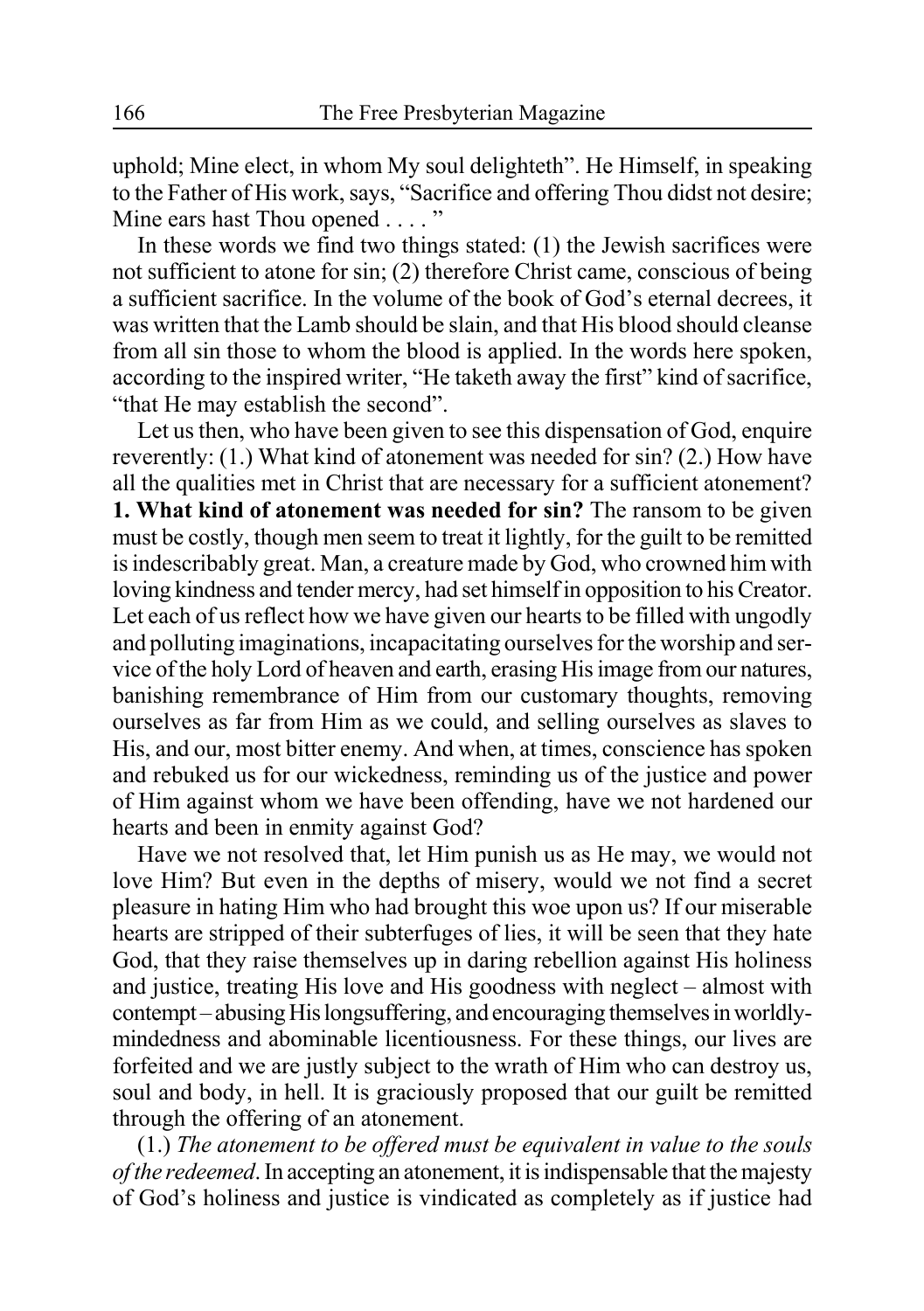been executed on man himself. Therefore any propitiation that is not equal in value to the immortal souls of men is inadmissible. This evidently excludes all atonements devised by man.

All attempts to atone for sin by burnt offerings, including thousands of rams, or ten thousands of rivers of oil – or by severe lacerations of the flesh or toilsome pilgrimages or by large donations to charity, or by a careful routine of lengthened devotions – must be vain. Redoubled zeal in the performance of rites – or giving multiplied sacrifices to feed the flames of the altar – can never take away sin. For, when all is done, the question still comes and breaks up peace of conscience: What have you given that you have not received? Have you not a soul given you by God? All that you have is forfeited, and if you are to appease God by your own doings or givings, all that you have must be given and your soul must be yielded to undergo the wrath it has provoked, even to the uttermost.

Such is the stern doom of justice. Unless man can find something to give as his ransom which he has not received – something that is equivalent in value to his soul – he can never save himself from going down to the pit. It would be evidently beneath the majesty of heaven to accept any other than a proportionate atonement. The justice of God has been insulted, His holiness has been treated with contempt. He had said, "The soul which sinneth it shall die"; and can it be proposed that he shall receive anything as an atonement whose acceptance would leave a stain on His holiness and His justice, if it is not fully vindicated? These attributes of God's character must be maintained unblemished at whatever cost. If a ransom is to be accepted for the souls of men, it must be such as will leave God's government at least as majestic and great as if man had been given over to wrath.

(2.) *In the atonement to be offered there must be a connection between those for whom atonement is made and the party who suffers*. This requirement is clearly right; it is obvious that the sacrifice of animals is inadequate to take away sin. What connection, it may be asked, is there between the sin of a man and the death of bulls and of goats? And what equivalence is there in value?

The same reason would have made it plainly improper to visit for our iniquities any portion of the angelic hosts who never fell. Even if they had been willing to stand as our sureties, yet the absence of any connection and the lack of power on their part to ensure that their suffering would have the effect of bringing us back to God, would have rendered it manifestly unsatisfactory. In human affairs, where even very defective arrangements are allowed – when a father becomes surety for his son, or one partner liable for the dealings of another  $-$  it is expected that the surety may exercise some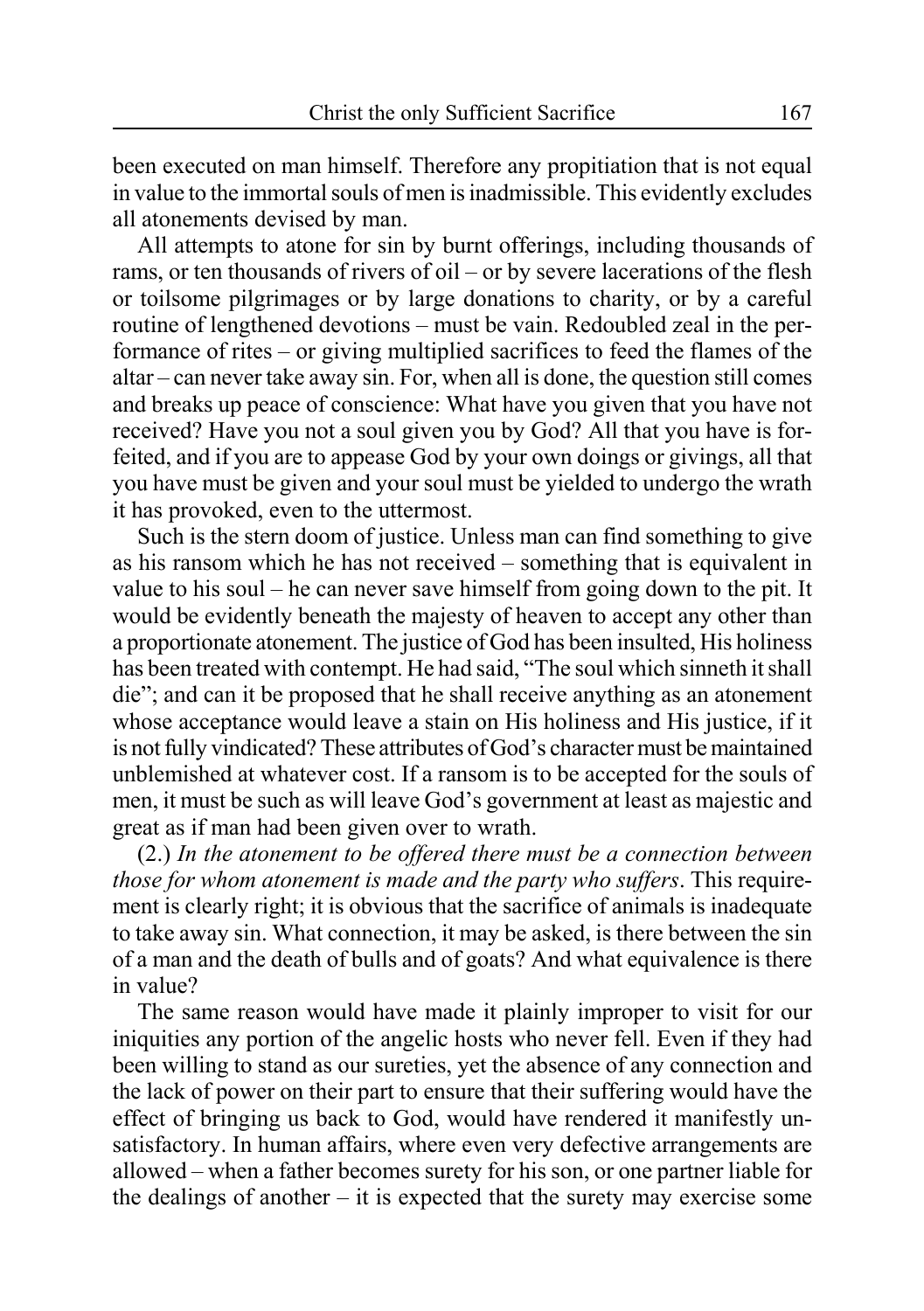influence over the one for whom he becomes surety. There may have been little connection between the parties before, but a bond of union between them is felt to be proper.

God's actions are perfect; so there must be a recognisable connection between him who was to make propitiation for sin and those who were to reap the benefit of that propitiation. If he was a different kind of being, with no part in the feelings and actions belonging to humanity, it might be said, What has he to do with man? He stands on a different footing, and is altogether unconcerned in man's destiny; there is no connection or relationship between them, and why should the merit of his sufferings and his righteousness extend to man?

(3.) *He who was to die for man must be innocent*. In the typical sacrifices, to offer any victim that was lame or injured was an abomination to the Lord. Such victims were rejected with most unbending scrupulousness. By this it was declared that, if an atonement was to be offered for guilty man, it must be a victim without any blemish of sin – pure and unstained, wholly innocent of transgression. As the two previous requirements exclude all hopes of a man saving his own soul by any exertions of his own, or of help coming from any other race of creatures, so does this prevent any man redeeming his brother, or giving to God a ransom for him. If one soul is to be given in exchange for another, the soul to be accepted must be innocent. If it is guilty, and has sins of its own to answer for, then it must die for its own iniquity.

When David was grieved for the loss of his favourite son, and horrorstruck that he should have been cut off in his guilt, he exclaimed, "O my son Absalom, my son, my son Absalom! Would God I had died for thee, O Absalom, my son, my son!" He knew that he could not redeem his son from destruction, or give to God a ransom for him. David had sinned himself, and though, in his frantic grief, he exclaimed thus wildly, yet he was very conscious that his soul could be no offering for sin. He was a sinner himself, and he had nothing to give for another. Paul fervently wishes that Israel should be saved and says that he could wish himself accursed from Christ for them; yet he plainly recognises that the salvation of a soul is a work too great for man to accomplish. His words obviously declare that the offering of an atonement on the altar for another is impossible with man.

The victim to be offered must be an innocent soul in which the Searcher of hearts can see no blemish, but where was such a soul to be found? From the rising of the sun to its going down, where is a heart that has never harboured a sinful thought, the son who never looked unkindly on his parent, the daughter whose lip was never stained by falsehood, the man who has never lived as if there was no God ruling the world? For 4000 years the Lord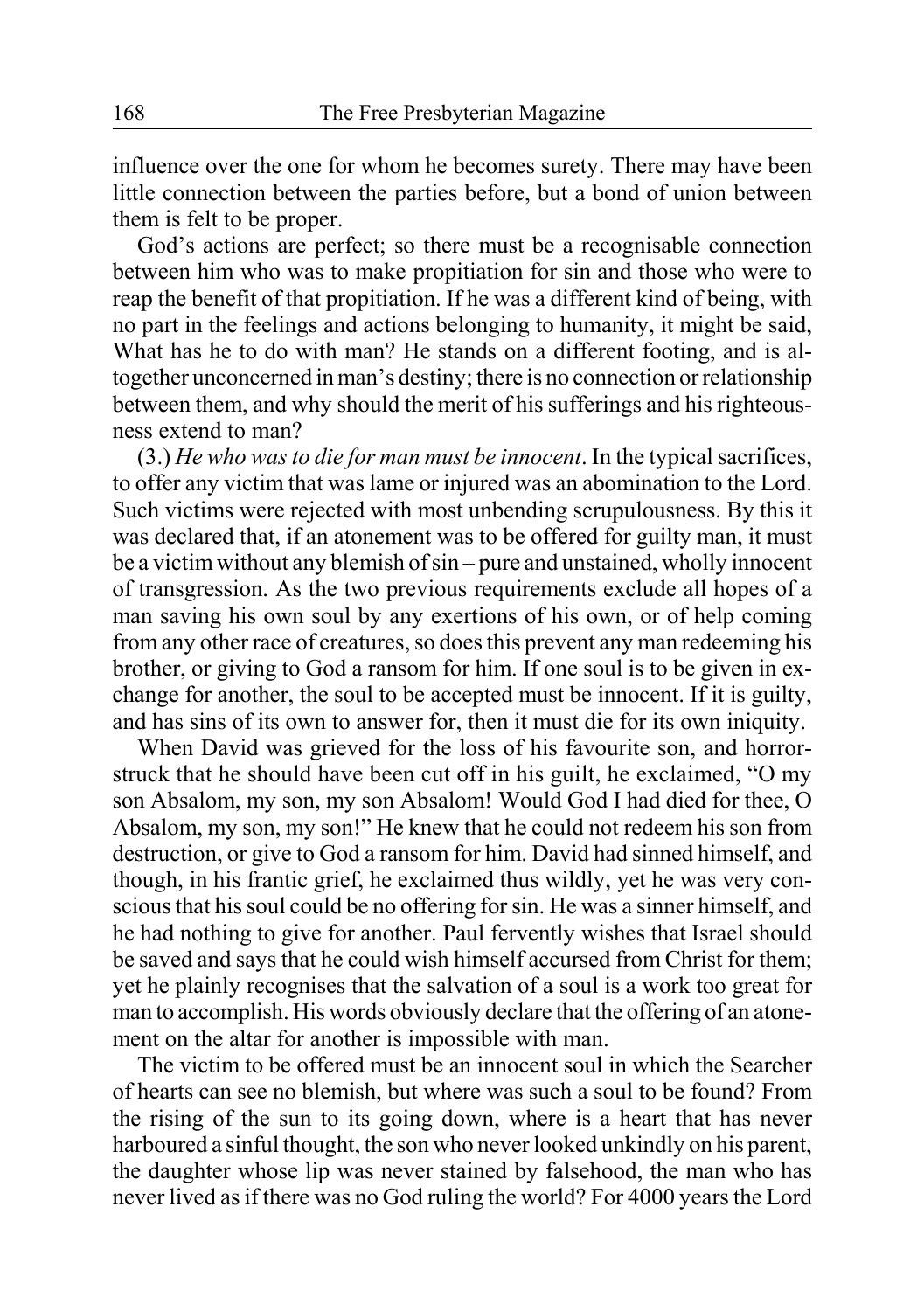looked down from heaven; His eyes beheld the children of men. There was none righteous; there was none to redeem his brother from destruction – much less to be a propitiation for the sins of the world.

(4.) *The victim to be offered must be willing*. To punish an unwilling, resisting victim for the sins of the guilty would be cruel tyranny. Say that an innocent man had been found a fit substitute for a guilty brother, would the innocent man willingly quit the position he occupied, with all its advantages of freedom from sin and enjoyment of God's favour – to be dealt with as guilty? Would he quit his position to have all divine influences excluded from his soul, with no ray of heavenly light cheering the eye – to be plunged into the blackness of darkness, to lie there under the heavy weight of God's anger? Or say that a pure and happy spirit was shown the terrors of God's wrath in all their fearful power, rending and crushing the soul, do you think he would consent if he was asked, Are you ready to meet the doom deserved by that guilty man and to die for him, having the curse enveloping you, reaching to your inmost soul? Are you ready to undergo his sentence? Yet consent was given by the blessed Son of God – not to bear the sins of one, but of many.

# **The Christian and the World1**

### *Rev Donald Beaton*

The true Christian is someone who has had a work of grace wrought in his heart by the Holy Spirit. All true religion is supernatural. While believers are called upon to work out their own salvation, they are immediately reminded that it is God who works in them both to will and do of His good pleasure (Phil 2:12,13). The clearly-marked distinction between the "natural" and the "spiritual" man is emphasised by the Apostle Paul: "The natural man receiveth not the things of the Spirit of God, for they are foolishness unto him; neither can he know them, for they are spiritually discerned" (1 Cor 2:14). It was a failure to understand the background behind these two classes that caused all the trouble in the Corinthian church, and the same reason is at work in our day, causing so much trouble in the professing Church.

The things of the Spirit of God can never be received by the "natural man", however well instructed he may be in religious matters. No training or natural gifts can ever take the place of the work of the Holy Ghost. We need not be surprised when natural men regard the things of the Spirit of God as foolishness. They can do nothing else while in an unregenerate state. They may not be open mockers and scoffers; they may profess to accept the truths of revel- <sup>1</sup>Abridged from the October 1935 issue of this *Magazine*, when Mr Beaton was Editor.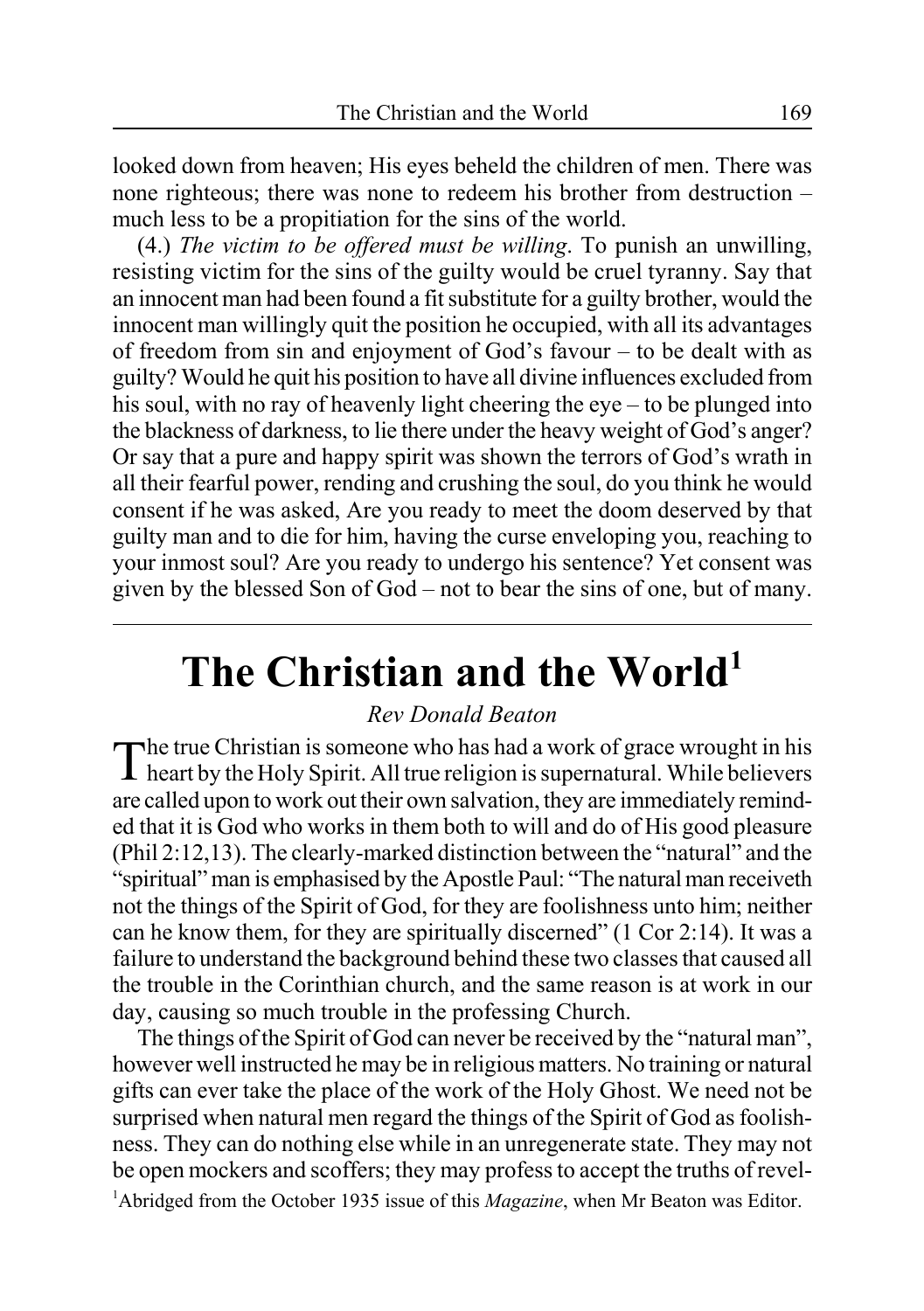ation; they may diligently attend the means of grace; but if not born again, they cannot know the things of the Spirit of God, for these are spiritually discerned. Paul speaks of the change from a state of nature to a state of grace as being *translated* "from the power of darkness . . . into the kingdom of His dear Son" (Col 1:13).

This change was wrought by omnipotent power – the exceeding greatness of God's power. It is so deep and far reaching that all things become new. The things that once held them captive have wholly, or to a great extent, lost their power over them. Their whole outlook is changed and they are engaged in new activities. This was Paul's experience. When his eyes were opened after his conversion, all things were changed in his view: time, eternity, his blamelessness, his view of the world – including its pleasures, prizes and honours. In his own words, the world was crucified unto him and he unto the world, by the Lord Jesus Christ.

A careful study of the New Testament will bring us face to face with an array of texts pointing out the evil nature of the "world" and warning the Christian against it. Some of these are: "Pure religion and undefiled before God and the Father is this, To visit the fatherless and widows in their affliction, and to keep himself unspotted from the world" (Jas 1:27); "Ye adulterers and adulteresses, know ye not that the friendship of the world is enmity with God? Whosoever therefore will be a friend of the world is the enemy of God" (Jas 4:4); "Love not the world, neither the things that are in the world. If any man love the world, the love of the Father is not in him. For all that is in the world, the lust of the flesh, and the lust of the eyes, and the pride of life, is not of the Father, but is of the world. And the world passeth away, and the lust thereof; but he that doeth the will of God abideth for ever" (1 Jn 2:15-17); "They are of the world; therefore speak they of the world, and the world heareth them" (1 Jn 4:5).

Paul says that believers in their unregenerate state walked according to the world (Eph 2:2) and that they have been delivered from it by the Lord Jesus Christ (Gal 1:4). This term, the "world", in the New Testament, cannot refer altogether to material things, for we are to use them but not abuse them; it is only as the heart is inordinately set upon them that they are spoken of as the "world" in the sense of the quoted passages. The "world" may be in the heart while one may have very little money in one's pocket.

It is evident that the "world", as quoted, has a moral significance. Generally speaking, it may be taken to mean that whole organised system of things, with its allurements, practices and laws, alien to and opposed to the rule of the Lord Jesus Christ. It has Satan for its god; its life and its sphere of activity are "the lust of the flesh, and the lust of the eyes and the pride of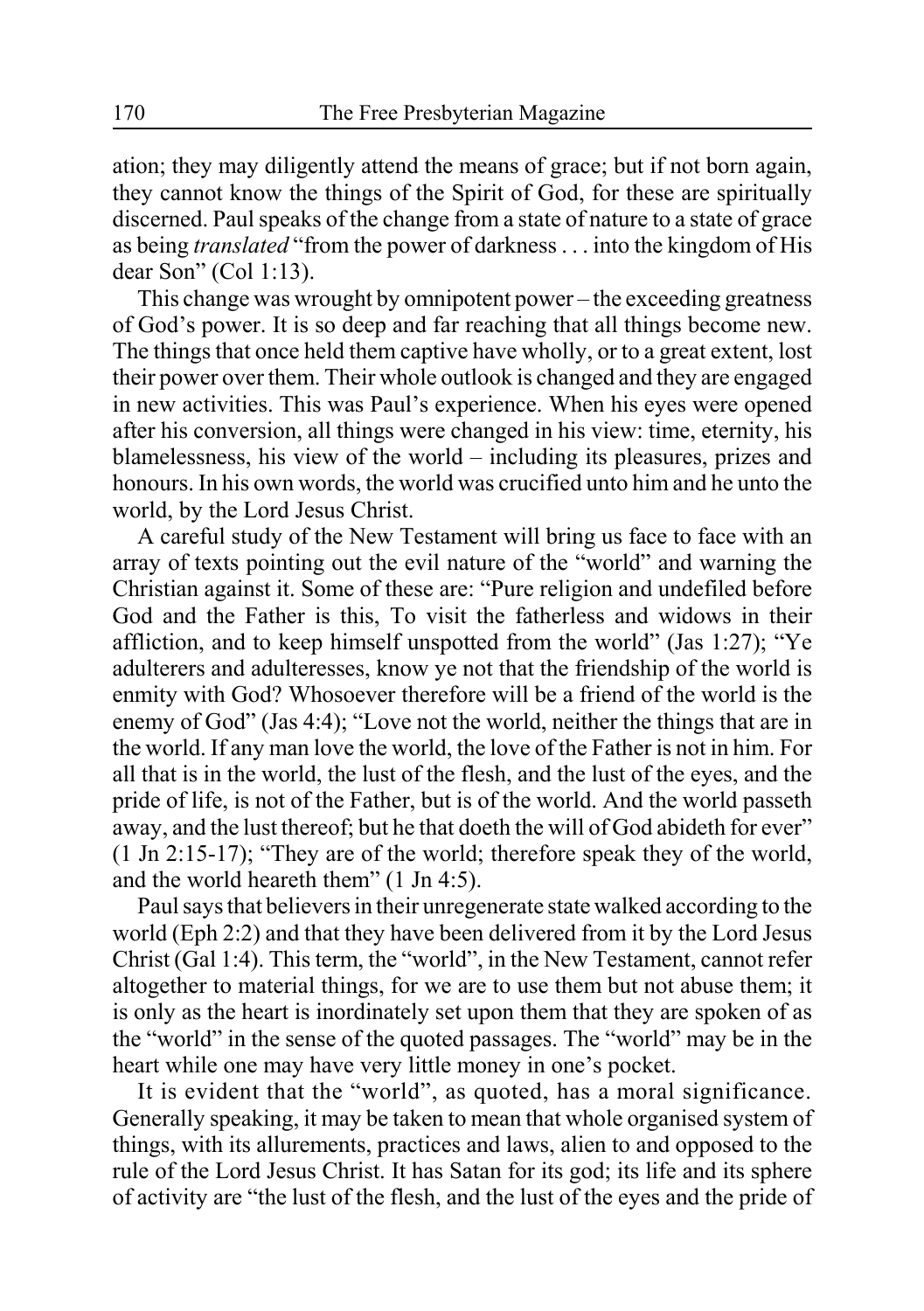life". While it includes what we usually call worldliness, it embraces a great deal more.

(1.) This "world" has a spirit of its own which is antagonistic to the Spirit of God (1 Cor 2:12). (2.) It has a wisdom of its own which is foolishness with God (1 Cor 1:20,21). (3.) It has a sorrow of its own which is opposite in character and effect to godly sorrow (2 Cor 7:10). (4.) Its moral life is governed by the prince of the power of the air (Eph 2:2). (5.) It lies under the dominion of powers hostile to man (Col 2:8,20; Gal 4:3). (6.) The Christian is redeemed from it and inwardly no longer belongs to it. This is the "world" which believers are called upon not to love.

Its opinions, sentiments and influences are definitely antagonistic to Christ's Church and people. That its hatred is at times dormant does not suggest that it is now gone. Its hatred today is as great as when the disciples went forth as sheep among wolves, though its activities may be dormant until some circumstance calls it forth and then it puts its poisonous fangs into the cause of Christ and its action is hailed with the mocking laughter of the ungodly throughout the land. Let God's people be under no delusion; the world is still the enemy of Christ. And let them not be overcome with dismay when it strikes, but let them be of good cheer for He has overcome the world. As an organised system opposed to Christ, it has a mastermind behind its various activities everywhere. It does not aim its blows everywhere at the same time or in the same manner, but the objective is always the destruction of the cause of Christ. Let there be no mistake about it: he who is the friend of the world is the enemy of God (Jas 4:4). If it shows favour to Christ's cause, its professed friendship is like the kiss of Judas.

The world has its laws and rules and they are contrary to those which Christ has given to His Church. The world says that a multitude is required to promote and carry on a cause; Christ says that, where two or three are, He is in the midst of them. The world says that great numbers are required to carry a conflict to a successful conclusion; the Lord Jesus says, "Without Me ye can do nothing". Grace and heavenly wisdom are essentials for Christ's servants, but not for the world. Christ took the foolish things of the world to confound the wise, and weak things to confound the things that are mighty, the base things of the world and things which are despised and things which are not, to bring to nought the things that are (1 Cor 1:27-28), so that no man might glory in men. The world would give the glory to man; Christ gave all the glory to God and placed that first in His life and work. But the world never seeks this; neither will any sinful man or woman unless grace is given to them from heaven.

The world had its own wisdom, and God laid that glory in the dust when,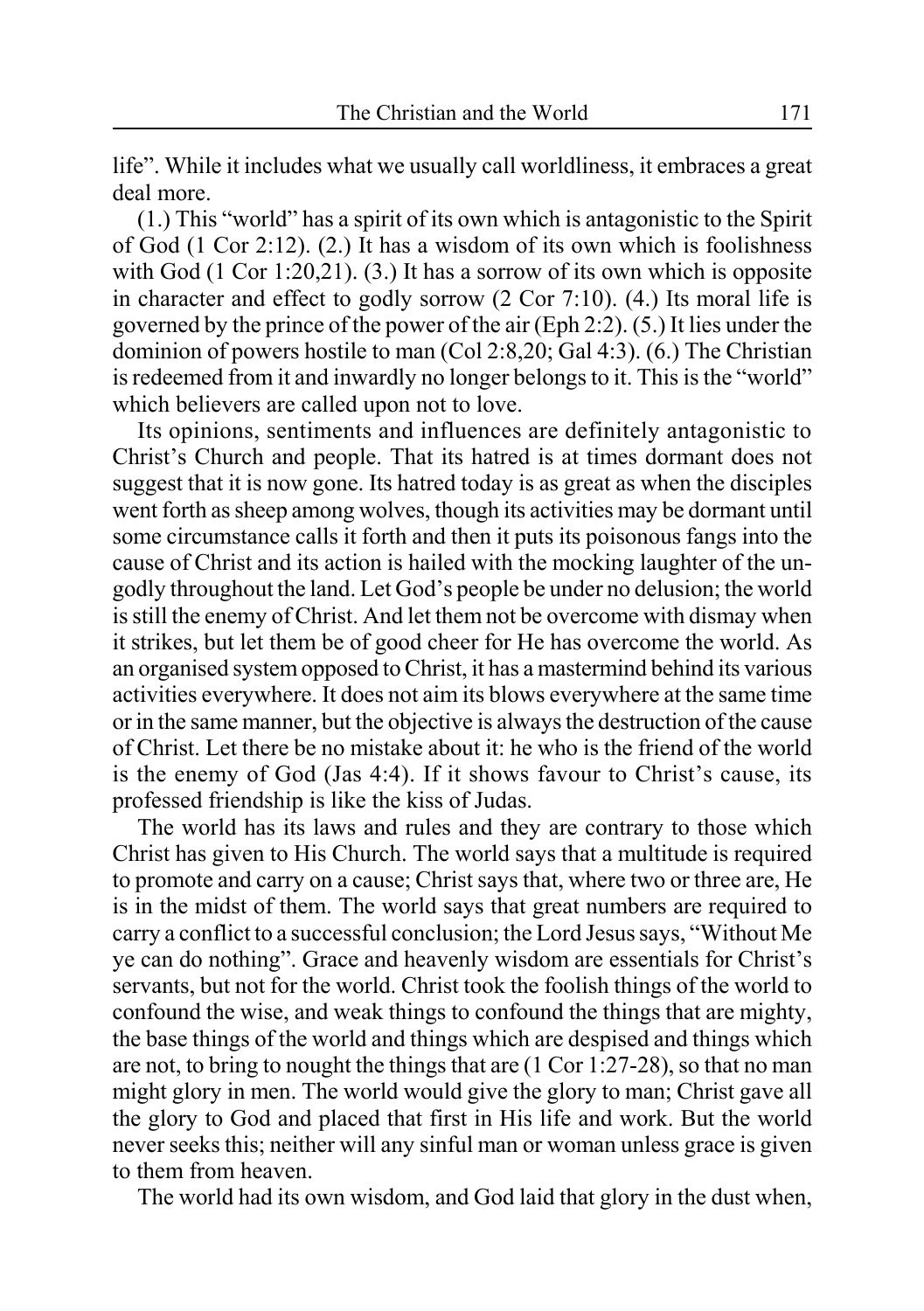"in the wisdom of God, the world by wisdom knew not God, it pleased God by the foolishness of preaching to save them that believe" (1 Cor 1:21). He had a purpose in all this: to destroy the wisdom of the wise and to bring to nothing the understanding of the prudent. "The foolishness of God is wiser than men" (1 Cor 1:25).

The world exercises its tremendous influence through "the lust of the flesh, and the lust of the eyes and the pride of life". These are very real and very active in their operations and the believer is warned against them. He may not love all that is implied in each of them, but he may be in danger of coming under some of their seducing influences. John classifies these desires according to the inward dispositions to which they appeal. *Lust* here is to be understood in its wider sense: any desire of a carnal nature. It does not include the lawful desires God has implanted in man, such as hunger and thirst, except as they leave their lawful spheres and seduce to evil.

(1.) *The lust of the flesh* covers a wide range, including gluttony, drunkenness, uncleanness, dances, the theatre, gambling, if not worse excesses, and all sinful pleasures and questionable amusements. (2.) *The lust of the eyes* may mean desires begotten by the eyes, but it may also mean the desires that belong to the eyes specially. The eyes may delight in seeing worldly pleasures; even if we do not indulge in the world's vanities, we may have a secret gratification in seeing them. No doubt Satan makes use of the eyes to awaken many sinful desires in our hearts; hence the Psalmist prayed that his eyes might be kept from seeing vanity. (3.) *The pride of life*, or its vainglory, covers an extensive field; it includes gifts and qualities which may give one a preeminence over one's fellows and beget a proud, arrogant spirit towards less fortunate brethren. Generally speaking, whatever puffs up a man, makes him disdainful of others – while self is being diligently fed – belongs to the pride of life. This is not the law of Christ's kingdom; there such dispositions are not simply discouraged, but condemned as diametrically opposed to that law.

Let us keep in mind therefore that any verdict the "world" may pass on the Church of Christ is worthless; it takes to do with things it cannot know about and cannot pass just judgement on. Let believers therefore not be annoyed when they hear its insulting verdicts passed on them or be unduly upset when it passes its judgement on them and their ways – provided always that they are walking in the steps of their Master. Neither let them be overcome when it pours out its hatred on them. The Lord's words still hold true: "If the world hate you, ye know that it hated Me before it hated you. If ye were of the world, the world would love his own; but because ye are not of the world, but I have chosen you out of the world, therefore the world hateth you" (Jn 15:18,19).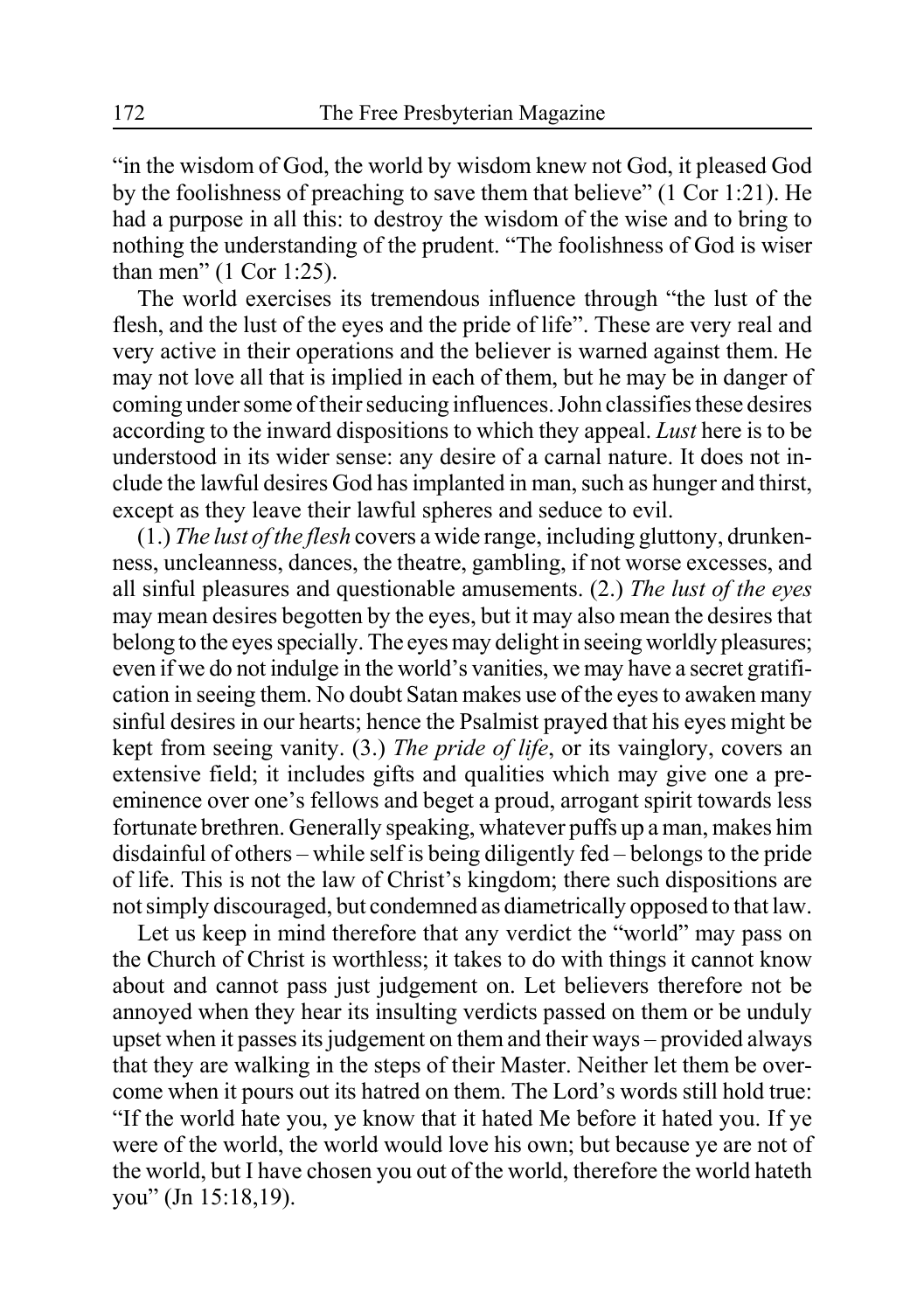Nothing said here is meant to imply that believers are beyond criticism; all that is asserted is that, in spiritual matters, the "world" is not a competent judge because it cannot know "spiritual" things.

# **Sanctification – Submission to God1**

### *John Dick*

In sanctification the will of the believer is rendered more and more con-<br>If formable to the will of God. This is the essence of holiness. Cicero<sup>2</sup> says formable to the will of God. This is the essence of holiness. Cicero<sup>2</sup> says that to have the same desires and aversions is the height of friendship; so we may say that to be like-minded with God, to be entirely resigned to Him, to choose what He chooses, and to refuse what He refuses, is the highest moral perfection of a creature. Absolute conformity to the will of God cannot be attained in this world but exists only in heaven, where His will is so done by its inhabitants that they are set forth as a pattern to us. But it is the effect of regenerating grace to subdue our rebellious hearts and to bring them to submit to the authority of our Maker.

This is the predominant state of believers, but it is often disturbed by the wayward movements of the will, and it is the purpose of the Holy Spirit, in operating upon it, to correct and restrain its aberrations and reduce it to a state of habitual submission. The Spirit's object is to establish a complete moral dependence upon God and, with this view, to make the subjects of His influence cease more and more from their own views, desires and pursuits. Without pretending to explain what power the Holy Ghost secretly exerts upon the soul, we may say that the effect is produced by means of the light that He gives to the mind, in which the will of God appears not only supreme and sacred, but so just and wise and good that we should acquiesce in it without reserve and without a murmur.

Thus the people of God are led to submission, not only when His will is enforced by the nature of the duty which it enjoins, but when it demands our obedience solely because it is His will. Thus Adam was commanded to abstain from the fruit of a particular tree in the Garden, there being no reason for abstinence but the simple prohibition. The demand for submission still appears equally absolute in many dispensations of providence, of which no other account can be given than that they are the decree of heaven. It is a proof of considerable progress in holiness when the person who is tried in this manner bows to his sovereign Lord, and says, Good is His will. Job is

<sup>1</sup>An edited extract from Dick's *Lectures on Theology*, vol 3.

<sup>2</sup>A noted Roman orator in the first century BC.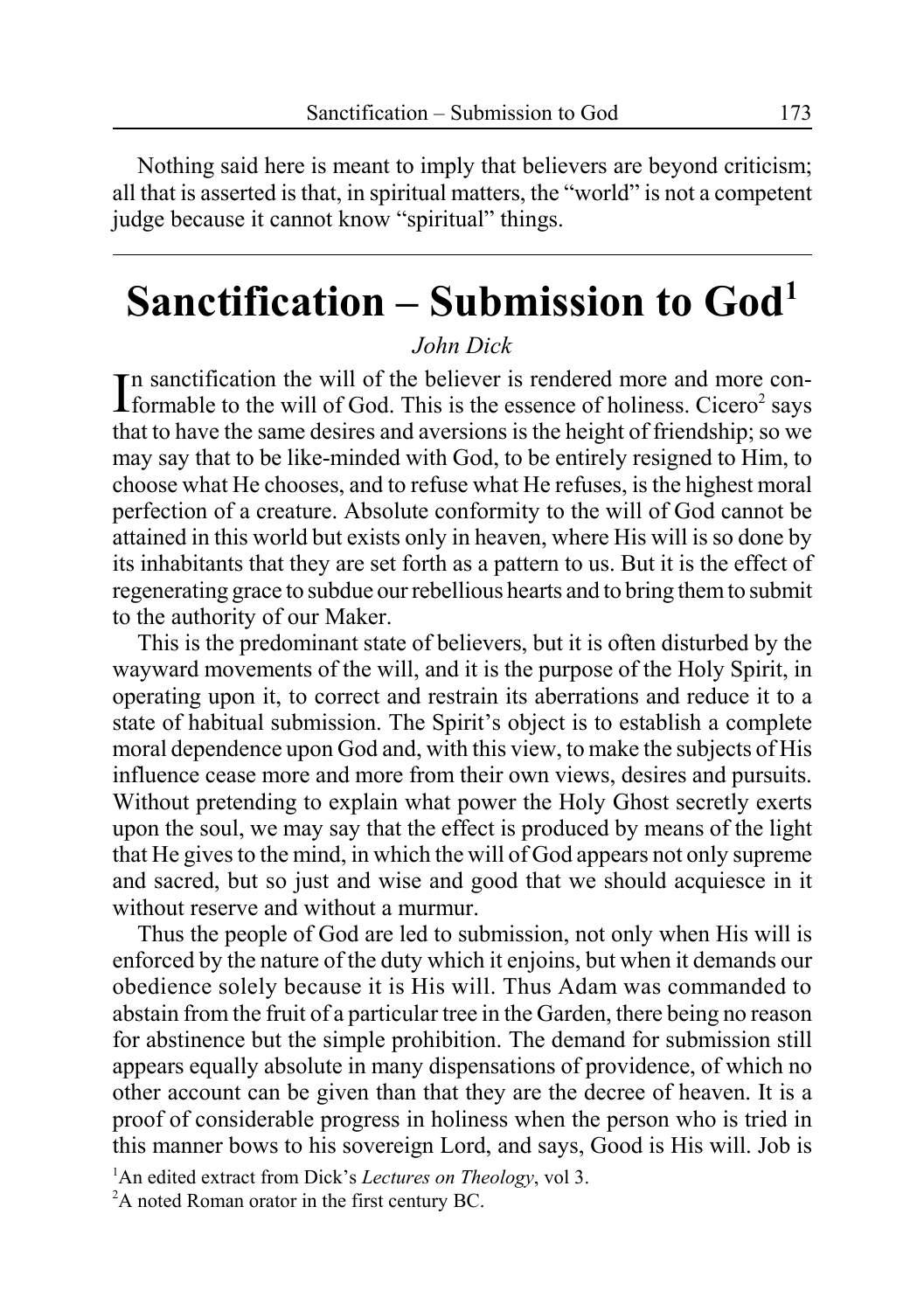an example; his submission amid the greatest afflictions was expressed in these remarkable words: "The Lord gave, and the Lord hath taken away; blessed be the name of the Lord" (Job 1:21).

Does a Christian find that he is less disposed to consult with flesh and blood and more to consult the Scriptures; that he sincerely desires to know what is his duty and more diligent than before to ascertain it; that every intimation of God's pleasure commands his attention and inspires him with holy reverence; that he is more ready and cheerful and determined in obedience; and that his supreme desire is to glorify God and to be accepted by Him? When this is the prevailing state of his mind, it is evident that God has made him willing in a day of power, and that the work of sanctification is advancing in his soul towards perfection.

## **Obituaries Mr John Buchanan, Uig**

The subject of this obituary, Mr John Buchanan, served as an elder in the Uig congregation for nearly 50 years. John was born in Breanish, in the parish of Uig, Isle of Lewis, on 9 January 1925. He enlisted in the Royal Navy during the Second World War but was invalided out towards the end of that conflict. Thereafter he spent most of his life in his native parish working as a crofter and weaver. John's parents had been adherents in the Uig congregation and carefully instructed their children, keeping family worship regularly as was so common in communities such as Uig during the earlier part of the twentieth century. The privileges of growing up in an environment where the Word and worship of God were honoured were not inconsiderable, yet these outward blessings in and of themselves were not enough to effect the new birth.

The great change in John's life, however, occurred through the work of the Holy Spirit blessing the public means of grace to his precious soul. The instrument used by the Lord was Mr Donald MacDonald (*Dòmhnall Rudair*), a worthy elder from Ness, who was supplying the Uig congregation on one occasion. As far as we know, this occurred in the 1950s, during the period of Rev Lachlan Macleod's ministry in Uig. John was enabled to profess Christ publicly for the first time at the Uig communion in June 1963 and it is no exaggeration to say that he adorned that profession for almost 52 years in this world, until his death at the age of 90 on Sabbath, 10 May 2015. He married Joan MacLeod, from Aird, Uig, in 1960, and the Lord blessed them with a family of one son and three daughters.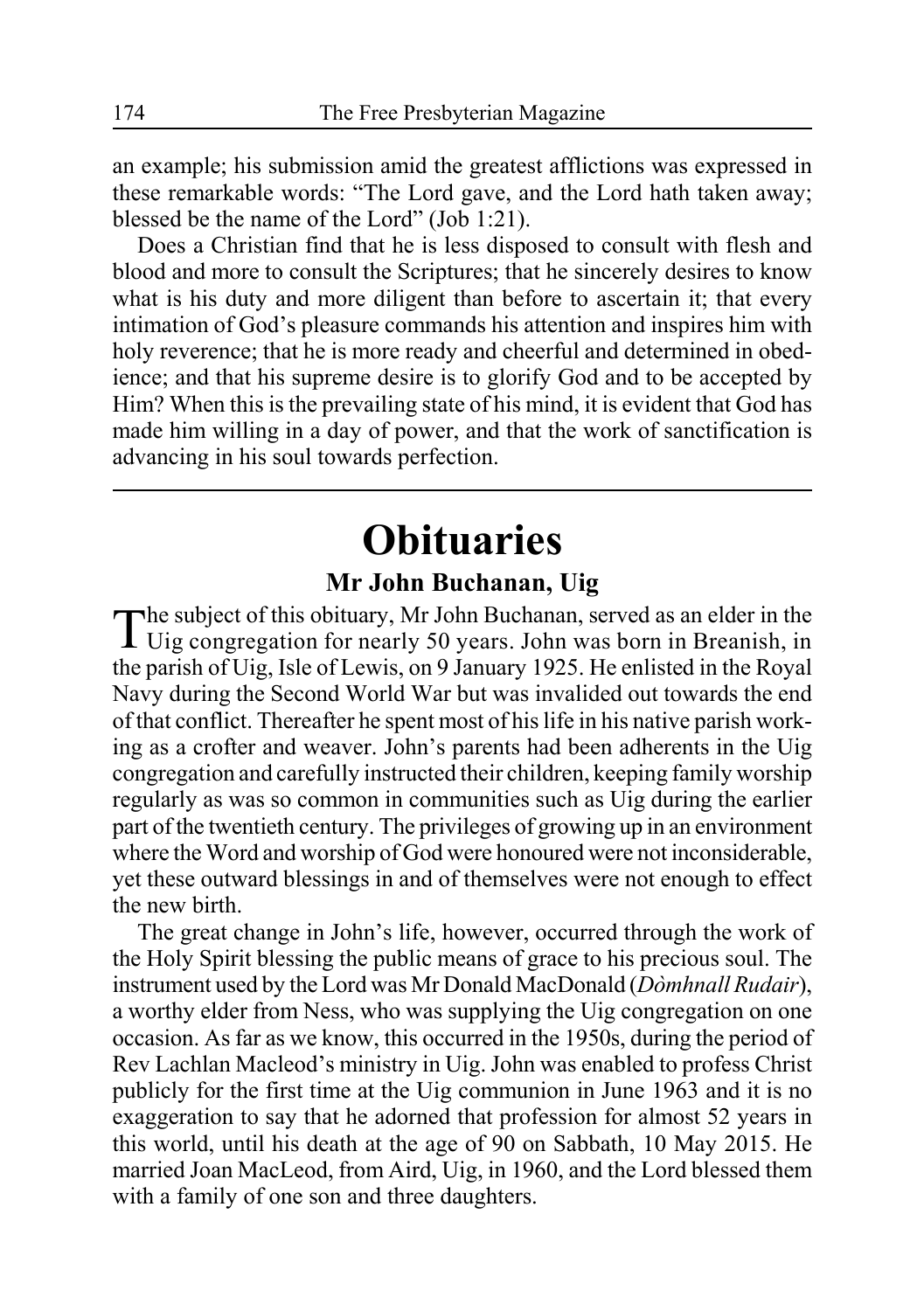John was elected to the office of deacon in 1965, and in the following year he was ordained to the eldership. He served on the courts of the Church over many years and particularly enjoyed attending the meetings of Synod, where he could meet with like-minded brethren from other congregations of the Church. Though John Buchanan was a reticent and humble man, yet he was firm and solid in his witness for the Saviour and consistent and careful as an office-bearer in the Church. He was fully resolved to maintain the biblical principles and practice which he had inherited and, though there are few left in Uig nowadays who value those principles, yet we believe that John's witness will never be forgotten by Him who has a book of remembrance for those who fear His name.

It was noticeable at the time of his funeral – from the various testimonies to his sterling worth coming from different sources – that we had lost one whose quiet, unassuming walk in life was "known and read of all men". He was much loved in his own family; he was esteemed and admired by his brethren in the Church; but he also had a "good report of them which are without", for he was looked up to in the place where he lived. One man in the community mentioned to us how much fatherly kindness John showed him when he started in the world of work.

John Buchanan was firmly attached to the testimony of the Free Presbyterian Church of Scotland and in his public exercises manifested a concern for the welfare of precious souls and a love for the glory of God revealed in the gospel of Jesus Christ. We used to be struck in the prayer meeting with his frequent use of the words, "*Thoir dhachaidh oirnn . . .* " (Bring home to us *. . .*), at the beginning of many of his petitions in prayer. This further demonstrated that Divine and eternal things were real to our late friend.

John was able to attend public worship regularly until his last day on earth, travelling over the narrow and winding road from Islivaig to Miavaig. His journey through the wilderness of this world is now at an end, and we fully believe that our late friend has been brought peacefully and safely to the haven which he desired to see for so many years, to that glorious habitation where the worship of God will never cease to all eternity. "And I John saw the holy city, new Jerusalem, coming down from God out of heaven, prepared as bride adorned for her husband" (Rev 21:2).

(Rev) *A W MacColl*

### **Miss Ina Macdonald, North Uist**

The late Ina Macdonald was born on 8 July 1924, the youngest of a family of 10. Her father was the late William Macdonald, Old Inn, Tigharry, a noted elder in the North Uist congregation. Her mother was the late Flora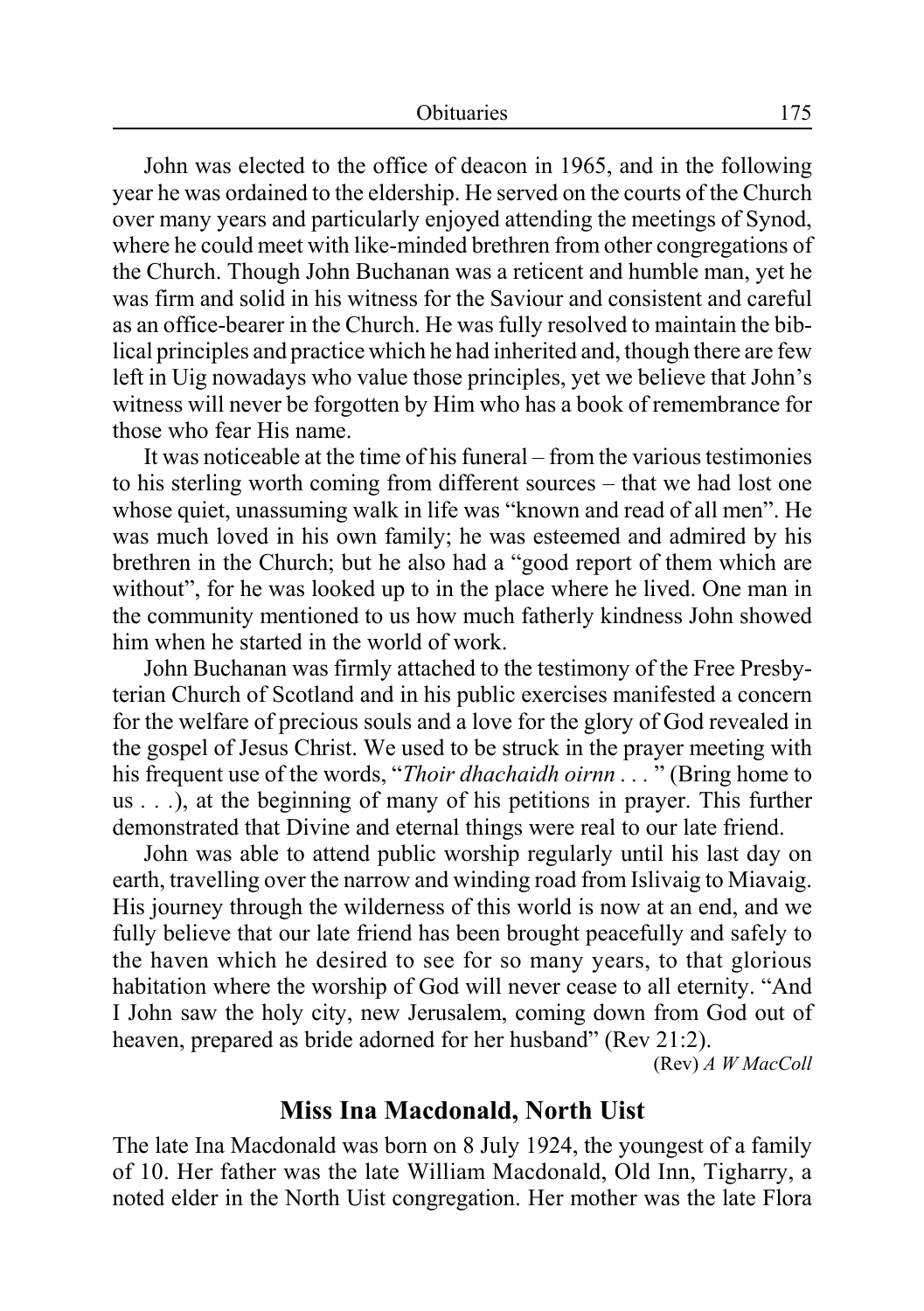Janet Macdonald from Hougharry. One of her brothers, Donald Ewen Macdonald, was also an elder in this congregation.

She along with her brothers and sisters were brought up in a godly environment. She attended the local primary school in Tigharry, then transferring to Paible Junior Secondary for the first three years of secondary education, before going on to Portree High School to complete her education. The Bible and *The Shorter Catechism* were taught in the local schools in those days.

She went to Aberdeen University, graduating in 1945. She started her teaching career in Balnain Junior Secondary School in Inverness-shire, where she spent two years, followed by three years in Alyth, Perthshire. She then moved to Barrhead High School, where she spent the rest of her career, teaching English and Latin. She retired at the age of 60, after a total of 38 years in the teaching profession.

Like many others, she was long in a state of nature, and as she would often say to me, "I was in the world and of it". She had two major operations, the first when she was still teaching. It was during her first illness that she came under soul concern. Under the ministry of Rev Donald MacLean, Glasgow, she received the liberty of the gospel as he preached from the text, "A bruised reed shall He not break, and the smoking flax shall He not quench: He shall bring forth judgement unto truth" (Is 42:3). She received encouragement to go forward to the Lord's table through another sermon by Mr MacLean on the Song of Solomon 2:3, particularly the words, "I sat down under His shadow with great delight, and His fruit was sweet to my taste". She professed faith in Glasgow for the first time at the communion season in November 1979.

She came back to North Uist after the death of her sister Margaret in December 1998, just before the death of Rev Alexander Morrison in March 1999. I got to know her well over these 16 years and enjoyed fellowship with her on many occasions.

She remained remarkably fit despite her previous illness and operations; she was in the means of grace, Sabbath and weekday, almost to the end. When visiting her, especially during the last two years of her life, I would often ask her how she was and inevitably her reply was, "Another day on mercy's ground". She was choice company and a praying woman; she loved the cause of Christ and the testimony our Church stood for.

Another light has gone out in North Uist and in the local congregation here. She passed away in the Western Isles Hospital on Friday, 31 July 2016. Her older sister, Dolina Macdonald, predeceased her in March of the previous year and we believe they are now gathered in to their people among the spirits of just men made perfect. To all her nieces and nephews and extended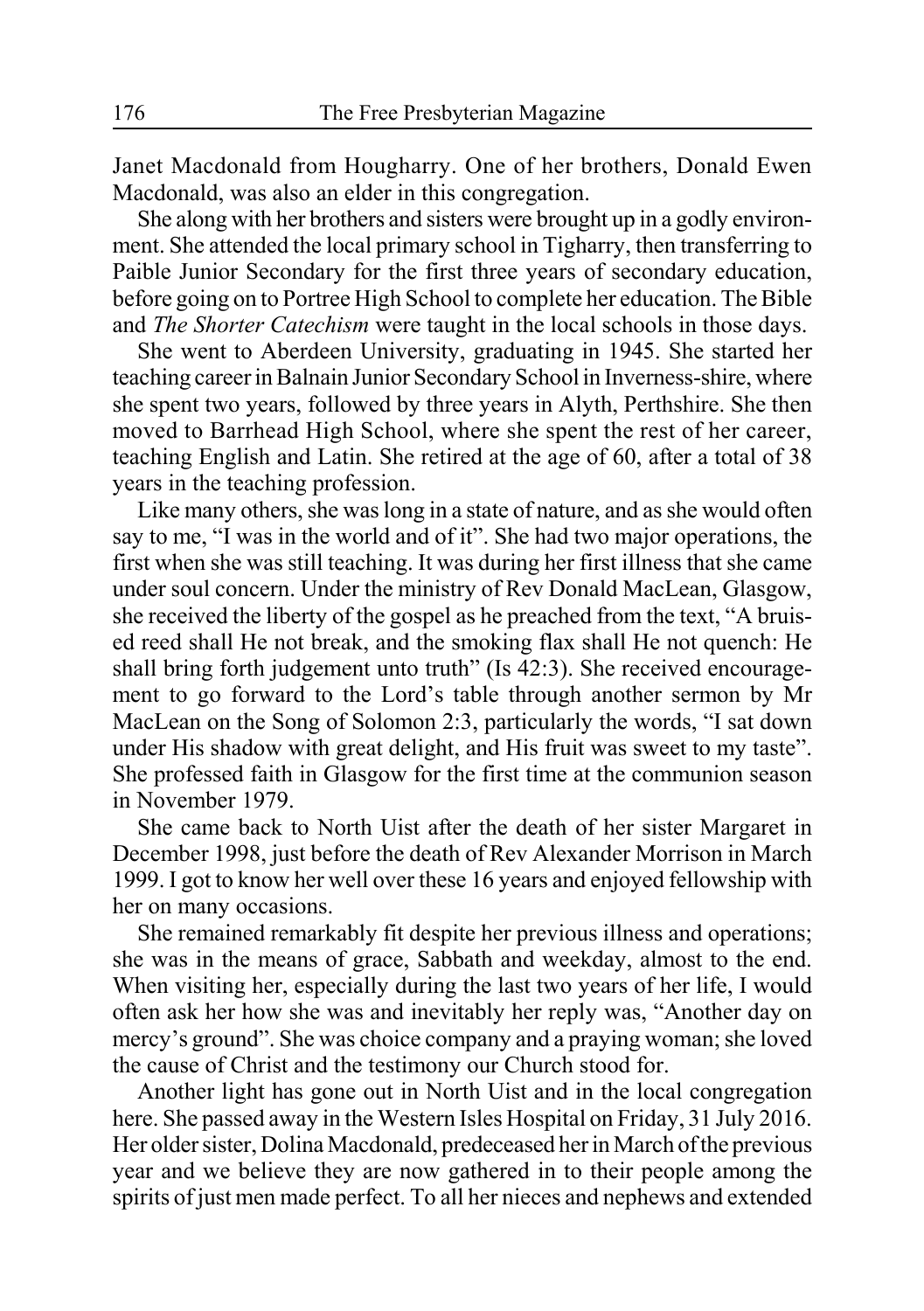family we extend our sincere sympathy and hope and pray that they will come out on the side of the Saviour. (Rev) *Donald Macdonald*

# **A Mysterious Saying1**

### *J C Ryle*

 $W_{\text{to, so a way from Fig. 1}}^{\text{e find the Lord giving a special reason why it was expedient for Him}$ **V** to go away from His disciples. "If I go not away," He says, "the Comforter will not come unto you."

We can well suppose that the gracious Lord saw the minds of His disciples crushed at the idea of His leaving them. Little as they realised His full meaning, on this occasion, as well as on others, they evidently had a vague notion that they were about to be left, like orphans, in a cold and unkind world, by their Almighty Friend. Their hearts quailed and shrunk back at the thought. Most graciously does the Lord cheer them by words of deep and mysterious meaning. He tells them that His departure, however painful it might seem, was not an evil but a good. They would actually find it was not a loss but a gain. His bodily absence would be more useful than His presence.

It is vain to deny that this is a somewhat mysterious saying. It seems, at first sight, hard to understand how in any sense it could be good that Christ should go away from His disciples. Yet a little reflection may show us that, like all the Lord's sayings, this remarkable utterance was wise and right and true. The following points, at any rate, deserve attentive consideration.

If Christ had not died, risen again and ascended up into heaven, it is plain that the Holy Spirit could not have come down with special power on the day of Pentecost and bestowed His manifold gifts on the Church. Mysterious as it may be, there was a connection in the eternal counsels of God between the ascension of Christ and the outpouring of the Spirit.

If Christ had remained bodily with the disciples, He could not have been in more places than one at the same time. The presence of the Spirit, whom He sent down, would fill every place where believers were assembled in His name, in every part of the world.

If Christ had remained upon earth and not gone up into heaven, He could not have become a High Priest for His people in the same full and perfect manner that He became after His ascension. He went away to sit down at the right hand of God and to appear for His people, in their glorified human nature, as the Advocate with the Father.

<sup>1</sup>Taken, with editing, from *Expository Thoughts on John*, vol 3. This is the last section in Ryle's comments on John 16:1-7.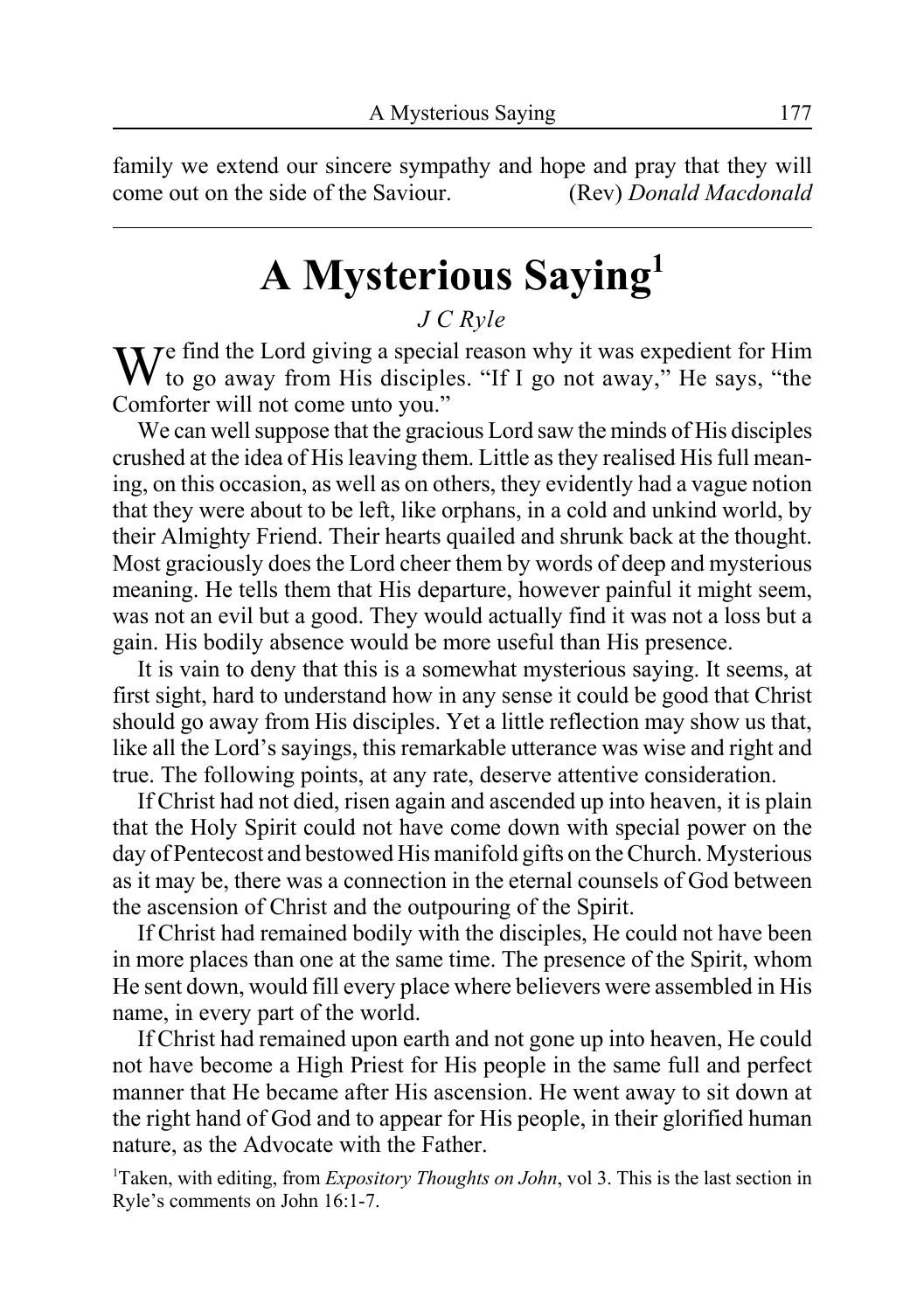Finally, if Christ had always remained bodily with His disciples, there would have been far less room for the exercise of their faith and hope and trust than there was when He went away. Their graces would not have been called into such active exercise, and they would have had less opportunity of glorifying God and exhibiting His power in the world.

After all, there remains the broad fact that, after the Lord Jesus went away and the Comforter came down on the day of Pentecost, the religion of the disciples became a new thing altogether. The growth of their knowledge and faith and hope and zeal and courage was so remarkable that they were twice the men they were before. They did far more for Christ when He was absent than they had ever done when He was present. What stronger proof can we require that it was expedient for them that their Master should go away?

Let us leave the whole subject with a deep conviction that it is not the bodily presence of Christ in the midst of us, so much as the presence of the Holy Spirit in our hearts, that is essential to a high standard of Christianity. What we should all desire and long for is not Christ's body literally touched with our hands and received into our mouths,<sup>2</sup> but Christ dwelling spiritually in our hearts by the grace of the Holy Ghost.

# **Prayer1**

### **1. An Expression of Desire**

### *Rev Donald Macdonald*

Our English word *prayer* has in it the ideas of request and petition. It is speaking to one's God by way of appeal. It involves addressing the One that we believe in. In all religious worship there is prayer; prayer with thanksgiving is one special part of religious worship (*The Westminster Confession of Faith* 21). Prayer is an expression of desire as expressed in our Catechisms.

*The Larger Catechism*, Answer 178, states: "Prayer is an offering up of our desires unto God, in the name of Christ, by the help of His Spirit; with confession of our sins, and thankful acknowledgment of His mercies". *The Shorter Catechism*, Answer 98, states: "Prayer is an offering up of our desires unto God, for things agreeable to His will, in the name of Christ, with confession of our sins, and thankful acknowledgment of His mercies".

**1. General Observations.** "The duty of prayer is unquestionably grounded on the nature of man as originally made in the image of the Creator."<sup>2</sup> His

 ${}^{2}$ A reference to the false ideas of transubstantiation and the mass.

<sup>1</sup>The first part of a paper given at last year's Theological Conference.

2 B M Palmer, *The Theology of Prayer*, Sprinkle Publications reprint, 1980, p 210.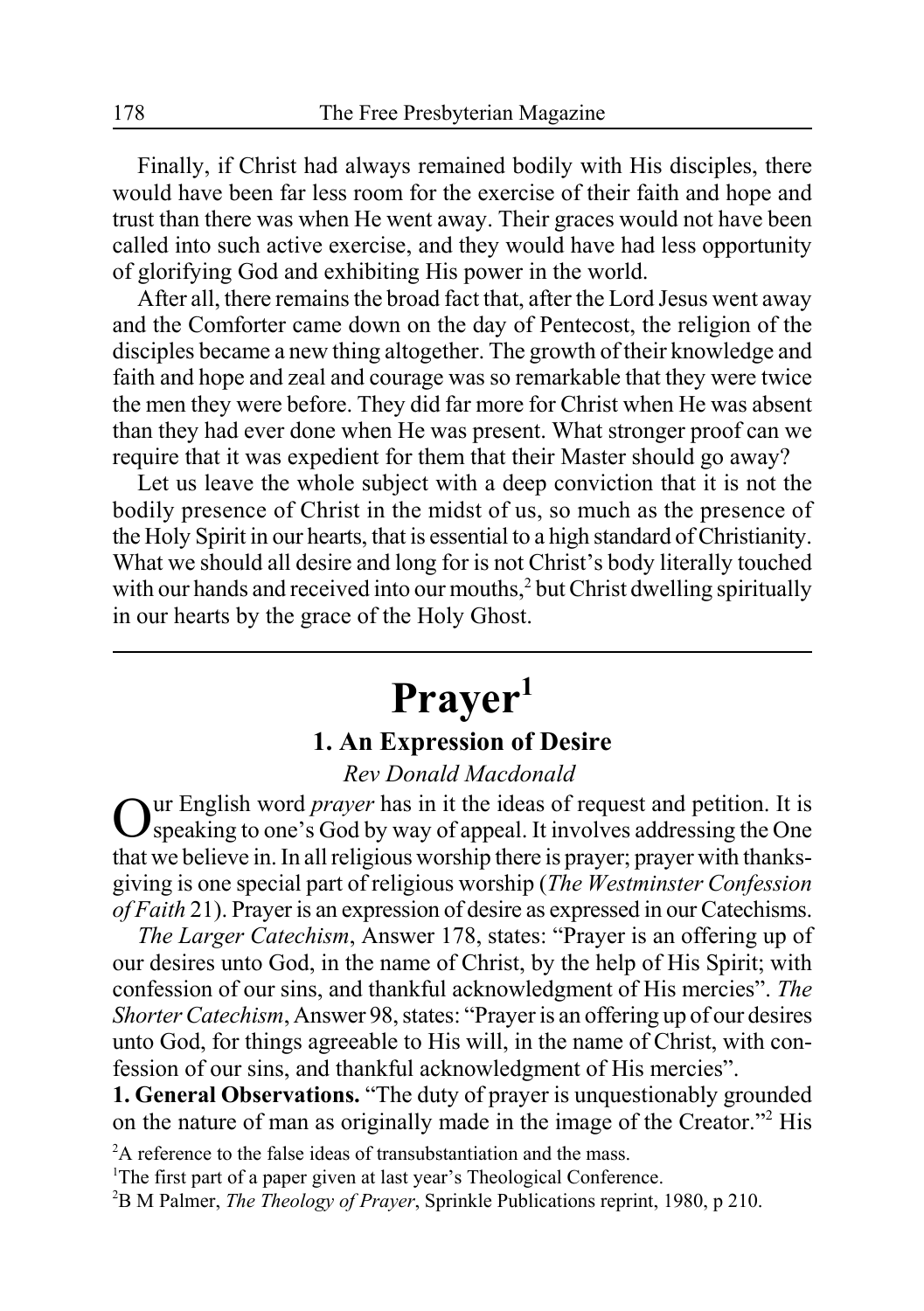intellectual and spiritual faculties reflect, at an infinite distance, the corresponding perfections of the deity. Man's original powers are clouded and corrupted by sin. However dreadful the Fall and its consequences, he is still obliged to render constant, pure worship in this world and the next.

(1.) *Prayer is an ordinance appointed and commanded by God*. It is the duty of all to pray. "Men ought always to pray and not to faint" (Lk 18:1). "I will . . . that men pray every where, lifting up holy hands, without wrath and doubting" (1 Tim 2:8). It aggravates their sin and guilt when God's creatures refuse to pray to Him; it displays the practical atheism of the human heart when this duty is refused, which is owed to the Supreme Being, the Creator. Yet some professed atheists have been known to pray, in times of extreme danger, in spite of the creed that they have continually professed. Some men will also argue: If God is infinite in knowledge, why pray to Him? Why tell Him our necessities which He already knows? This argument is the expression of men, or the excuse of men, who have no desire to pray or to have any dealings with the Almighty, the One in whom they live, move and have their being. They are ignorant of the fact that man is a dependent creature, not one independent of his Creator.

(2.) *Prayer is an act of worship*, whether in public or private or in one's family circle. In private prayer it can be a mental exercise, in the home, in the workplace, or while meditating in a field – where one is surrounded by the beauty of nature, which reflects the glory of our Creator, and His eternal power and Godhead. Or prayer can be ejaculatory, where we clothe our thoughts with words.

(3.) *There is a distinction between true and false prayer*. There is prayer that is for outward show, to be seen of men, as the Saviour taught, "When thou prayest, thou shalt not be as the hypocrites are: for they love to pray standing in the synagogues and in the corners of the streets, that they may be seen of men. Verily I say unto you, They have their reward. . . . After this manner therefore pray ye: Our Father which art in heaven, Hallowed be Thy name...." (Mt 6:5-15).

The use of the Lord's Prayer is not restricted to outward forms. There is an emphasis in verse 9: "After this manner". It suggests, not the mere repetition of words, but a methodology in our approach into God: first of all, it expresses what is directly to God's glory, and then our own needs and considerations. R L Dabney states: The Lord's Prayer "is an Old Testament prayer . . . because that dispensation was still standing". There is "no express reference to a Mediator, and [to an] answer through His merit and intercession". When this dispensation "was about to close, Christ completed this feature of it [in the upper room] by enjoining the use of His name. See John 14:13, 15:16,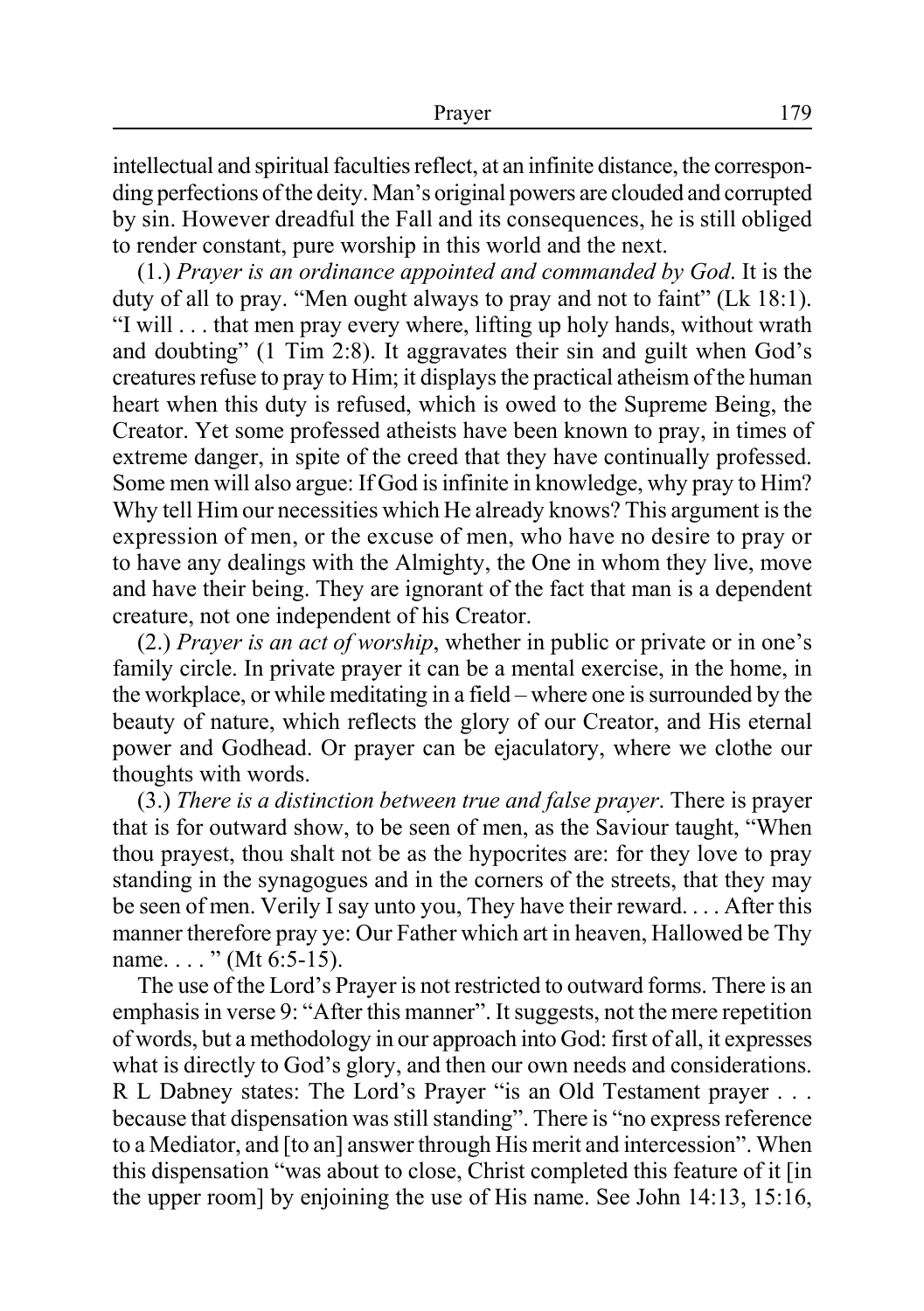16:23,24."<sup>3</sup> "Wherever there is religion, true or false, there is prayer.... The natural instinct of prayer reposes for its ground on God's perfections and man's dependence and wants. And so long as these two facts remain what they are, man must be a praying creature."4

**2. Old Testament Worship:** Ever since man was expelled from paradise, it pleased God to make known how man was to approach Him.

(1.) On the basis of the first promise, *sacrifice* and the shedding of blood were introduced. We believe this was done at the gates of Eden, when God clothed our first parents with the skins of animals. There we have the first sacrifices. The way of worship was passed on from our first parents to their descendants. When men worshipped God and called on His name, the burnt offering was the main sacrifice. This was to be so, right through Patriarchal times, leading on to the time of Moses and the covenant at Sinai. Then Israel was formed into a nation with the introduction of the tabernacle, the ceremonial law and the national priesthood in the tribe of Levi.

All things subsequently were to be done according to this pattern shown to Moses in the mount. There was the most holy place of the tabernacle and its furniture, the ark of the covenant with the law placed in its side, with the mercy seat that covered it – which the high priest sprinkled yearly on the great Day of Atonement. In the most holy place was the Shekinah glory, for there God met His people. The mercy seat was typical of the throne of grace. The tabernacle became the temporary, typical residence of Jehovah, until the time of Solomon. More and more light was shining on the day of Christ, keeping His coming before the minds of the people. The book of Psalms, the true Church's manual of praise, which includes many prayers, was largely composed by David, who is named the sweet psalmist of Israel. The Holy Spirit has left on record here the length and breadth, height and depth of Christian experience, and many psalms find their meaning and fulfilment in their messianic context.

(2.) *The temple of Solomon* was built at great cost, according to the pattern shown to Moses in the mount. At the dedication of the temple, Solomon was pleading God's promise that He would place His name there. How wide and comprehensive were his intercessions, as recorded in 1 Kings 8 and 2 Chronicles 6 – for individuals, for the nation Israel in all sorts of situations: afflictions, chastisements, judgements and captivity. Solomon pleads that, if God's people Israel would think of the temple and turn to Him with all their heart and pray to Him, God would hear "from heaven and forgive". We have another example when Daniel, in the land of captivity, opened his

3 R L Dabney, *Systematic Theology*, Banner of Truth reprint, 1985, p 721. 4 Dabney, *Systematic Theology*, p 715.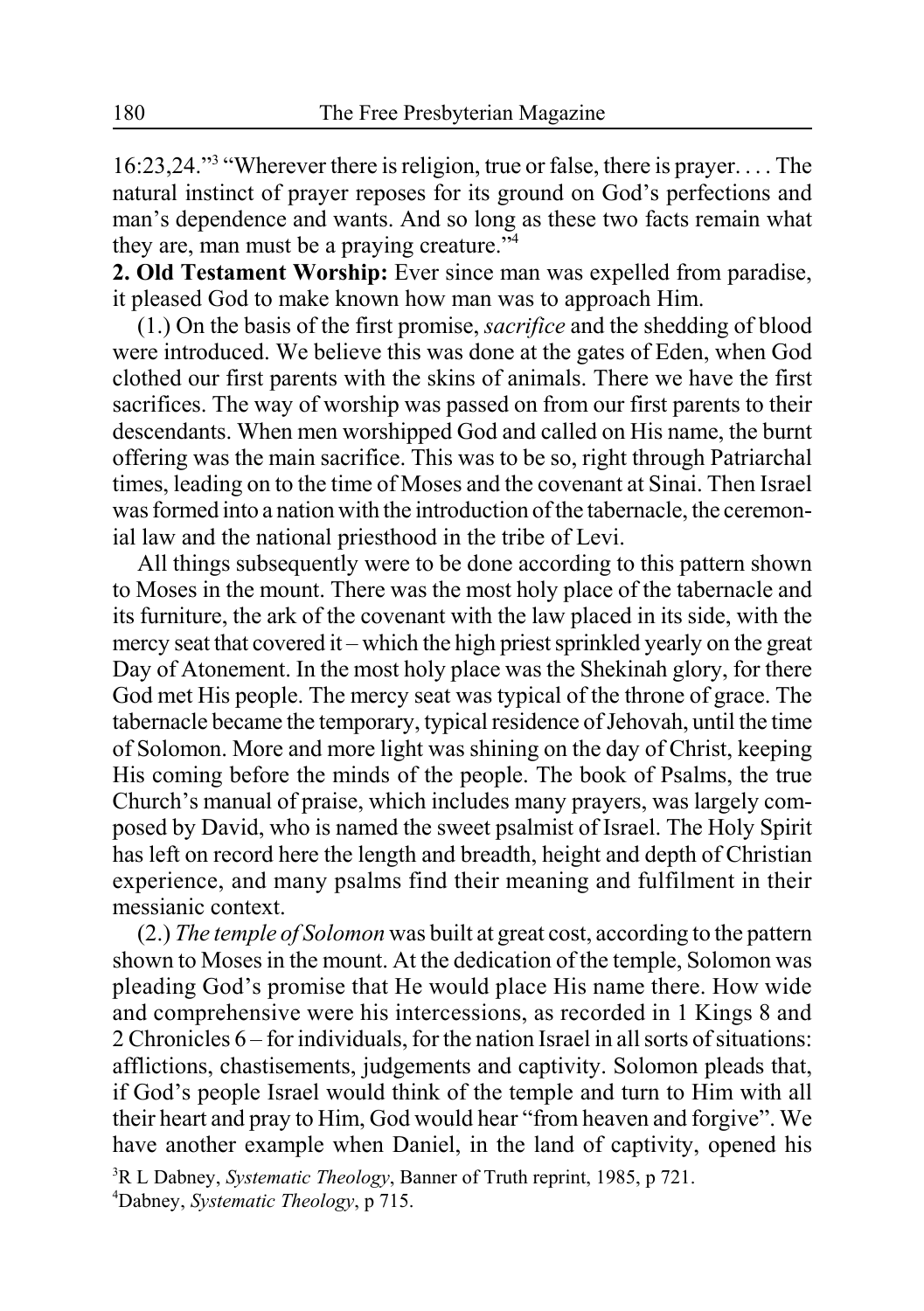window and prayed towards Jerusalem (particularly the prayer in chapter 9).

Another example is in the Book of Jonah, when he was cast into the Mediterranean Sea (2:1-9) – particularly verse 4: "Then I said, I am cast out of Thy sight; yet I will look again toward Thy holy temple". The temple also was established as the temporary residence of Jehovah until the coming of Christ. The way into the holiest was not yet made manifest. In that dispensation this was how God was making known His mercy to sinful men.

# Luther and the Reformation<sup>1</sup>

### **6. Called to Study the Word**

### *J H Merle d'Aubigné*

Luther quitted Rome, and returned to Wittenberg. His heart was full of Sorrow and indignation; he turned his eyes with disgust from the papal city and directed them with hope to the Holy Scriptures. He separated from the Church to cling to the Word of God. The whole of the Reformation was in that one movement. It set God in the place of the priest.

Staupitz and the Elector of Saxony did not lose sight of the monk whom they had called to the University of Wittenberg. It appears as if Staupitz recognised the work that was to be done in the world and that, as he found it too difficult for himself, he wished to urge Luther towards it. It is remarkable to find this man, who urges Luther on in the path where God calls him, ending his days sadly in a cloister. The preaching of the young professor had made a deep impression on the Elector; he had admired his understanding, his forceful eloquence, and the excellence of what he expounded. The Elector and his friend wished to advance a man of such promise and resolved that he should take the degree of doctor of divinity. Staupitz went to the convent, took Luther into the garden and told him: "You must now become Doctor of the Holy Scriptures".

Luther shrunk at the very thought. "Seek a more worthy person," he replied; "as for me, I cannot consent to it." Staupitz persisted: "Our Lord God has much to do in the Church: at this time He needs young and vigorous doctors". "But I am weak and sickly", replied Luther. "I have not long to live. Look out for some strong man." "The Lord has work in heaven as well as on earth,"

1 This is a further abridged extract from d'Aubigné's *The History of the Reformation in the Sixteenth Century*, vol 1. This series marks the five-hundredth anniversary of the European Reformation. Last month's article described Luther's visit to Rome. It showed him that "no one can imagine what sins and infamous actions are committed in Rome; they must be seen and heard to believed". It turned his thoughts to the reformation of the Church.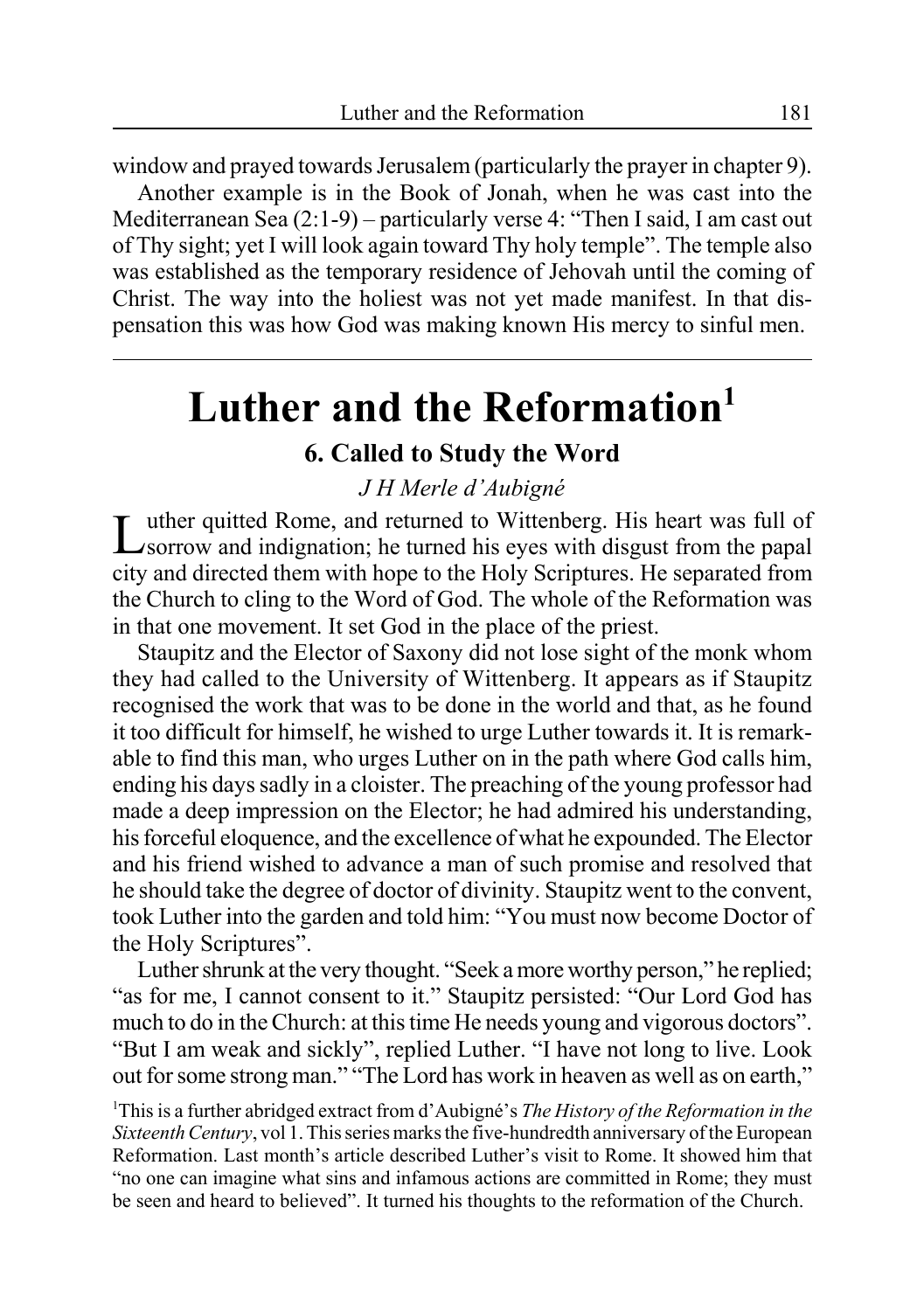replied Staupitz; "dead or alive, He has need of you." "It is the Holy Ghost alone that can make a doctor of divinity," Luther then argued, still more alarmed. "Do what your convent requires," said Staupitz, "and what I, your vicar-general, command; for you have promised to obey us." "But my poverty," Luther went on, "I have no means of defraying the expenses." "Do not be uneasy about that," replied his friend, "the prince has done you the favour of taking all the charges upon himself." Luther thought it his duty to give way.

About the end of the summer of 1512 Luther set out for Leipzig to receive from the Elector's treasurers the necessary money, but the money did not arrive. Luther grew impatient but monastic obedience detained him. At length, on October 4, he received the 50 florins and hastened to Wittenberg.

Andrew Bodenstein of the city of Carlstadt was at that time dean of the theological faculty, and is generally known as Carlstadt. He was of a serious and gloomy character, perhaps inclined to jealousy, and of a restless temper, but full of desire for knowledge. He attended several universities to augment his stores of learning and studied theology at Rome. On his return, he settled at Wittenberg and became a doctor of divinity. "At this time," he said afterwards, "I had not yet read the Holy Scriptures." This remark gives us a good idea of what theology then was. Besides being professor, Carlstadt was a canon and archdeacon. Such was the man who in after years was to create a schism in the Reformation. At this time he saw in Luther an inferior, but before long he became an object of jealousy to Carlstadt.

On 18 October 1512, Luther was made licentiate in divinity, and took the following oath: "I swear to defend the evangelical truth with all my might". The next day, Bodenstein solemnly conferred on him the degree of doctor of divinity and Luther was thus called to devote himself to the study of the Bible, and not of human traditions. He then pledged himself by an oath to his beloved Holy Scriptures. He promised to preach them faithfully, to teach them with purity, to study them all his life, and to defend them, both in disputation and in writing, against all false teachers, so far as God should give him ability.

This solemn oath was Luther's call to the work of reformation. By imposing on his conscience the holy obligation of searching freely, and boldly proclaiming, the Christian truth, this oath raised him above the narrow limits to which his monastic vow would perhaps have confined him. Called by the university, by his sovereign, in the name of the Emperor and of Rome itself, and bound before God by the most solemn oath, he became from that hour the most intrepid herald of the Word of life.

We may accordingly look upon this oath as one of the causes of the revival of the Church. The sole infallible authority of the Word of God was the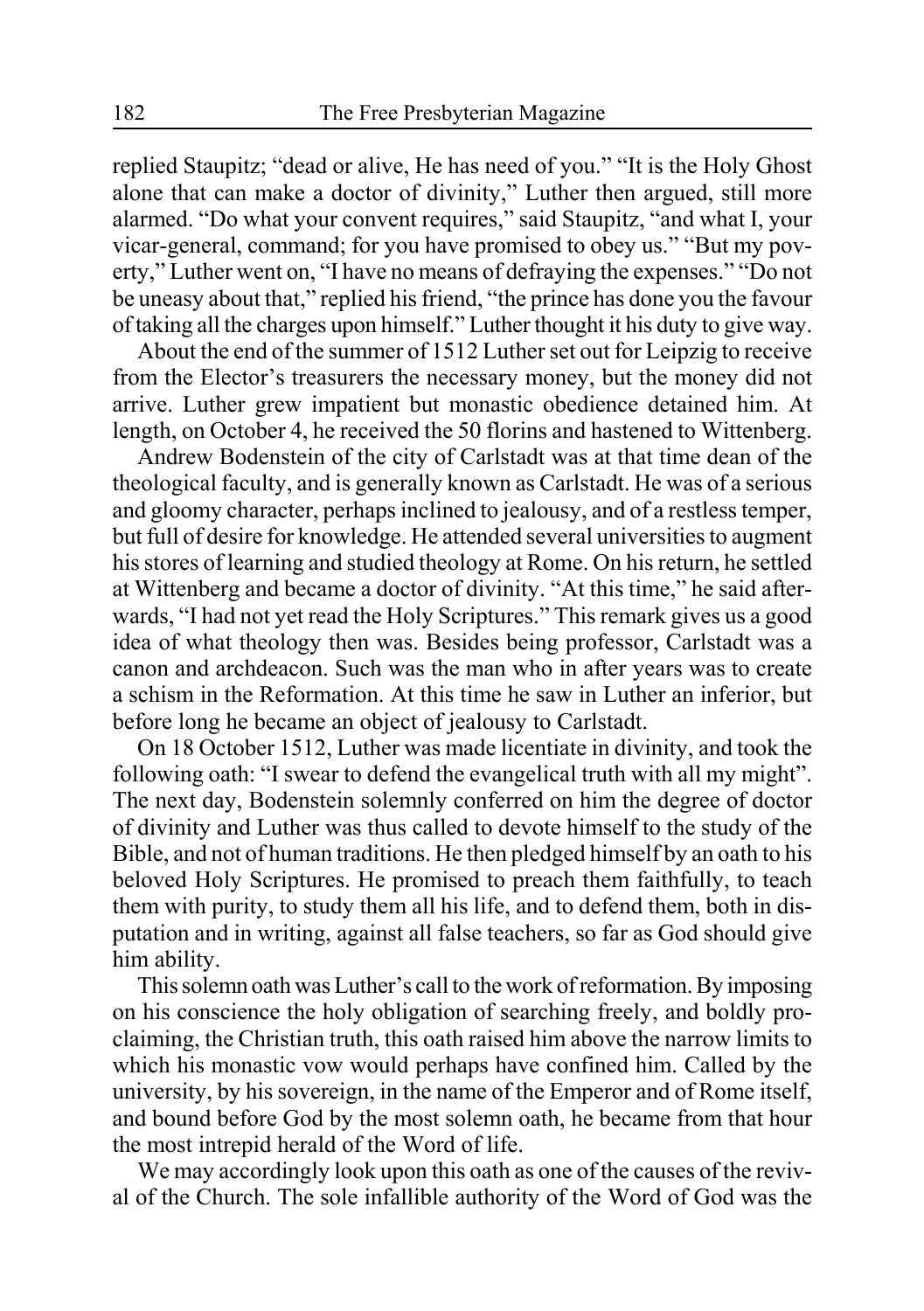fundamental principle of the Reformation. Every detailed reform that was afterwards carried out in the doctrine, morals, or government of the Church and in its worship was a consequence of this first principle. We can scarcely imagine the sensation produced by this elementary but long-neglected truth. Only a few men, of more enlarged views than were common, foresaw its immense consequences. Before long the courageous voices of all the Reformers proclaimed this mighty principle, at the sound of which Rome shall crumble into dust: Christians receive no other doctrines than those founded on the express words of Jesus Christ, of the apostles and of the prophets. No man, no assembly of doctors, has a right to prescribe new ones.

Luther's position was changed. The summons he had received was to him as one of those extraordinary calls which the Lord addressed to the prophets under the Old Testament and to the apostles under the New. The recollection of his oath was sufficient, in after years, to console him in the midst of the greatest dangers and of the fiercest conflicts. And when he saw all Europe agitated and shaken by the Word that he had proclaimed; when the accusations of Rome, the reproaches of many pious men, the doubts and fears of his own too-sensitive heart seemed likely to make him hesitate, fear and fall into despair, he called to mind the oath he had taken and remained steadfast, calm and full of joy.

At another time he said, "He who undertakes anything, without God's call, seeks his own glory. But I, Doctor Martin Luther, was forced to become a doctor. Popery desired to stop me in the performance of my duty, but you see what has happened to it, and worse still will befall it. They cannot defend themselves against me. I am determined, in God's name, to tread upon the lions, to trample dragons and serpents under foot. This will begin during my life and will be accomplished after my death."

From the time of his oath, Luther no longer sought the truth only for himself, but also for the Church. This was the third epoch of his development. His entrance into the cloister had turned his thoughts towards God; the knowledge of the remission of sins and of the righteousness of faith had emancipated his soul; his oath as a doctor gave him that baptism of fire by which he became a reformer of the Church.

His ideas were soon generally directed towards the Reformation. In an address that he had written, as it would seem, to be delivered by a cleric at the Fifth Lateran Council (1512-17), he declared that the corruption of the world originated through priests teaching so many fables and traditions, instead of preaching the pure Word of God. The Word of life alone, he wrote, had power to effect spiritual regeneration. Thus he made the salvation of the world depend on the re-establishment of sound doctrine and not on a mere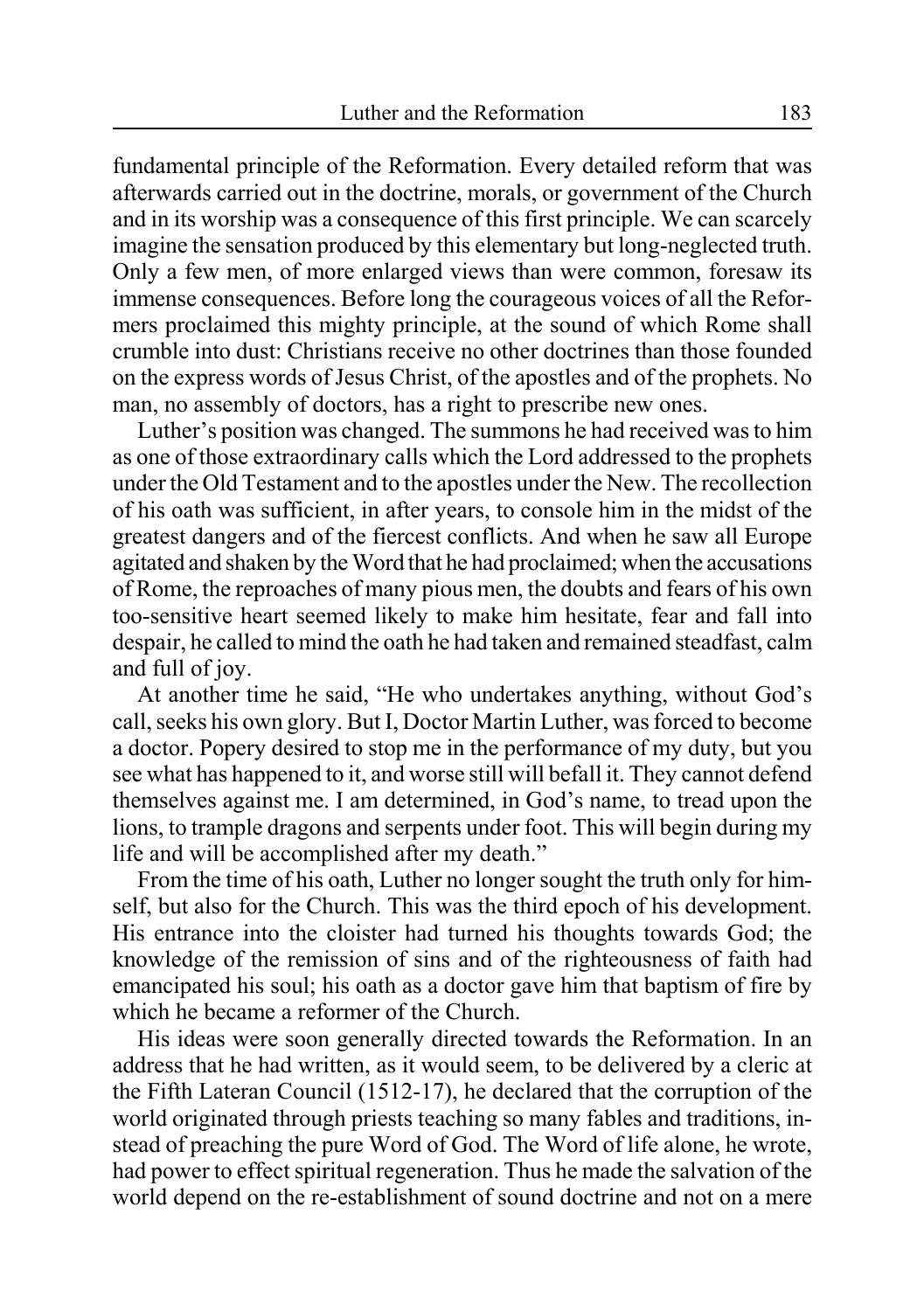reformation of morals. Yet Luther still entertained contradictory opinions, but he courageously broke the bonds within which previous ages had so closely confined him and opened up new paths. God was with him.

The first adversaries he attacked were those famous schoolmen,<sup>2</sup> whom he had himself so much studied, who then reigned supreme in all the universities. He accused them of Pelagianism, and spoke forcibly against Aristotle<sup>3</sup> and Thomas Aquinas. In every public discussion he was heard saying of the divinity of the Middle Ages: "The writings of the apostles and prophets are surer and more sublime". Such language was new, but men gradually became used to it. About a year later he was able to write with exultation: "God is at work. Our theology and Augustine advance admirably and prevail in our university. Aristotle is declining; he is tottering towards his eternal ruin, that is near at hand. The lectures on the Sentences<sup>4</sup> produce nothing but weariness. No one can hope for hearers, unless he professes the biblical theology." Happy the university of which such testimony can be given!

About this period, Luther formed another friendship that was of great importance through the whole of his life. There was at that time at the Elector's court a man remarkable for his wisdom and his candour: this was George Spalatin. He had been a village curate but was afterwards chosen by Frederick the Wise to be his secretary, chaplain, and tutor to his nephew, John Frederick, who was himself to become elector. Spalatin appeared timid in the presence of great events; he was circumspect and prudent, like his master and corresponded daily with the ardent Luther. Spalatin was not a man to effect great undertakings, but he faithfully and noiselessly performed the task imposed upon him. He was at first a principal helper of his master in collecting those relics of saints which Frederick so long admired greatly. But he, as well as the prince, turned by degrees towards the truth. He became Luther's friend at court, but he could gladly have quit all these honours and become once more a simple pastor in the forests of Thuringia. But Luther exhorted him to remain firm at his post. Spalatin acquired general esteem: princes and learned men showed him the most sincere regard.

Faith is a simple and operative dependence on the testimony of God, in the absence of all other evidence.

Our hopes or desires, even more than our actions, depend upon our characters. The principles of the righteous are better than their outward character. The principles of the ungodly are worse than their outward character. *James Stewart*

<sup>2</sup>The theologians of the Middle Ages, of whom Thomas Aquinas was the best known.

<sup>3</sup>Aristotle was a Greek philosopher who had great influence in the Mediaeval Church.

4 The commonest divinity textbook during the Middle Ages, compiled by Peter Lombard.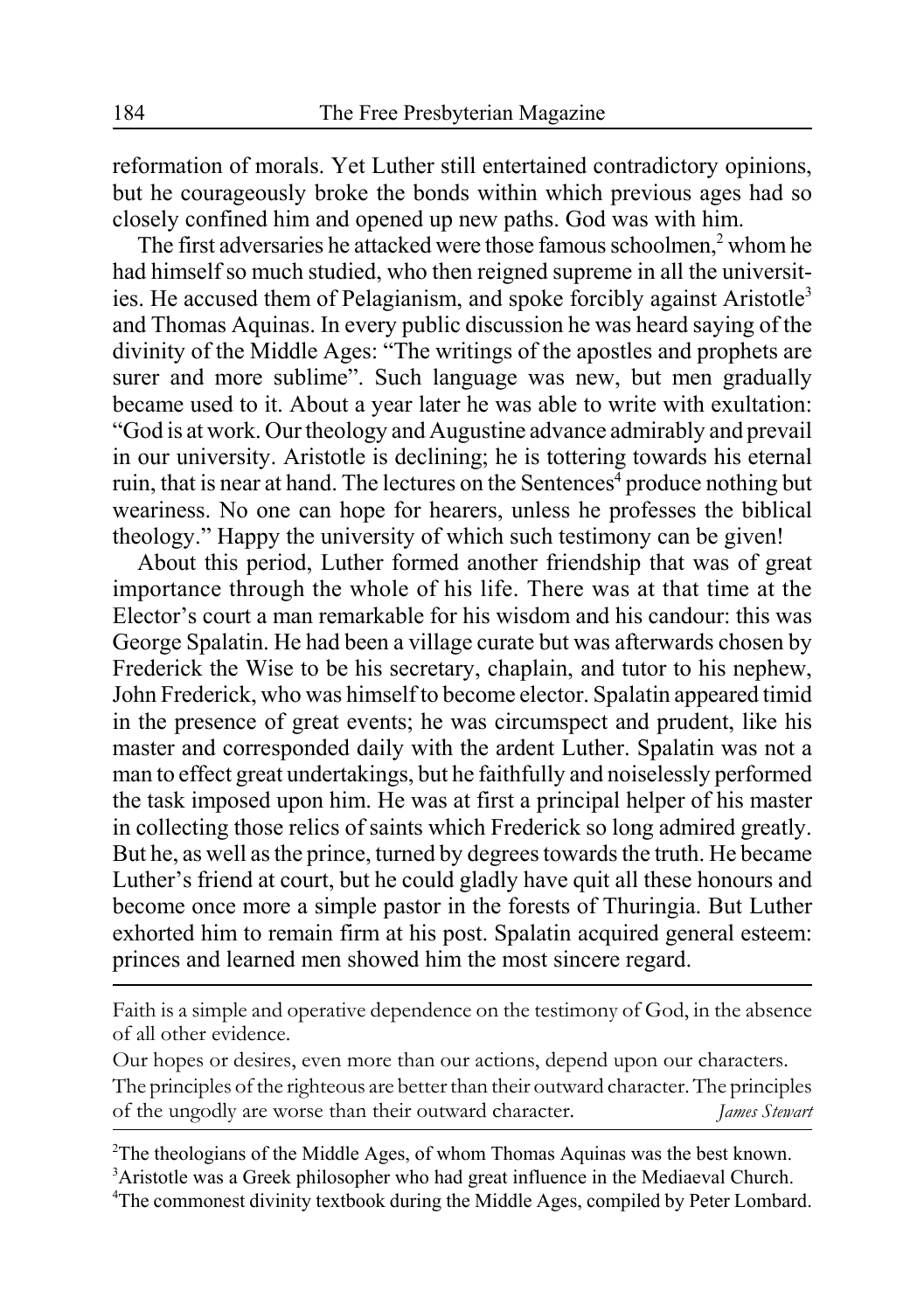# **Book Review**

*Knots Untied*, *Being a Plain Statement on Disputed Points in Religion from the Standpoint of an Evangelical Clergyman*, by J C Ryle, published by the Banner of Truth Trust, hardback, 483 pages, £15.00.

During his ministry in Suffolk, John Charles Ryle (1816-1900) began to write tracts. Though some of these were just a few pages long, and were meant for wide distribution with a direct evangelistic objective, others were much longer. Apart from his *Expository Thoughts on the Gospels*, most of his books were collections of modified versions of these longer tracts. *Knots Untied*, along with the other major volumes of Bishop Ryle such as *Old Paths*, *Holiness*, *Light from Old Times* and *Practical Religion*, were all collections of these updated versions.<sup>2</sup>

Ryle's ministry coincided with the rise of Tractarianism in the Church of England. This was the designation given to the early Oxford or Anglo-Catholic movement in the nineteenth century. Its leaders produced tracts advocating the re-introduction of Romish practices into the Church of England. Many of the chapters in this book are refutations, by one who was an Evangelical Anglican and an outspoken Protestant, of the errors of the Romanising party in the Established Church. Although the original collection of updated tracts that are included in *Knots Untied* was first published in book form in 1874, when he was the Vicar of All Saints, Stradbroke, many of them had been written much earlier.

The edition under review is reproduced from the tenth edition, of 1885, after Ryle had become first Bishop of Liverpool. In the preface to the tenth edition, Ryle writes: "The general principles which I asserted and maintained when I was much younger than I am now, I firmly assert and maintain in 1885. I find nothing to retract, cancel, or withdraw in the nineteen papers which compose the volume. I frankly admit, after careful examination of *Knots Untied*, that I observe in its pages occasional sharp and strong expressions which perhaps I should not use if I wrote the book over again in the present year. But I think it better to make no change, and to leave the original language alone. I wish my readers to understand that the views which I held as a presbyter I still hold as a bishop; and I fear that any alteration might lead to misconstruction and misrepresentation" (p vii).

The chapters in this book on "The Thirty-Nine Articles", "Baptism", "Re-

1 *Knots Untied* and all the other volumes by Ryle published by the Banner of Truth referred to in this review are available from the Free Presbyterian Bookroom.

<sup>2</sup>Ryle's ability as a tract writer is reflected in the title of a recent biography by Alan Munden, *Bishop J C Ryle: Prince of Tract Writers*, Day One, 2012.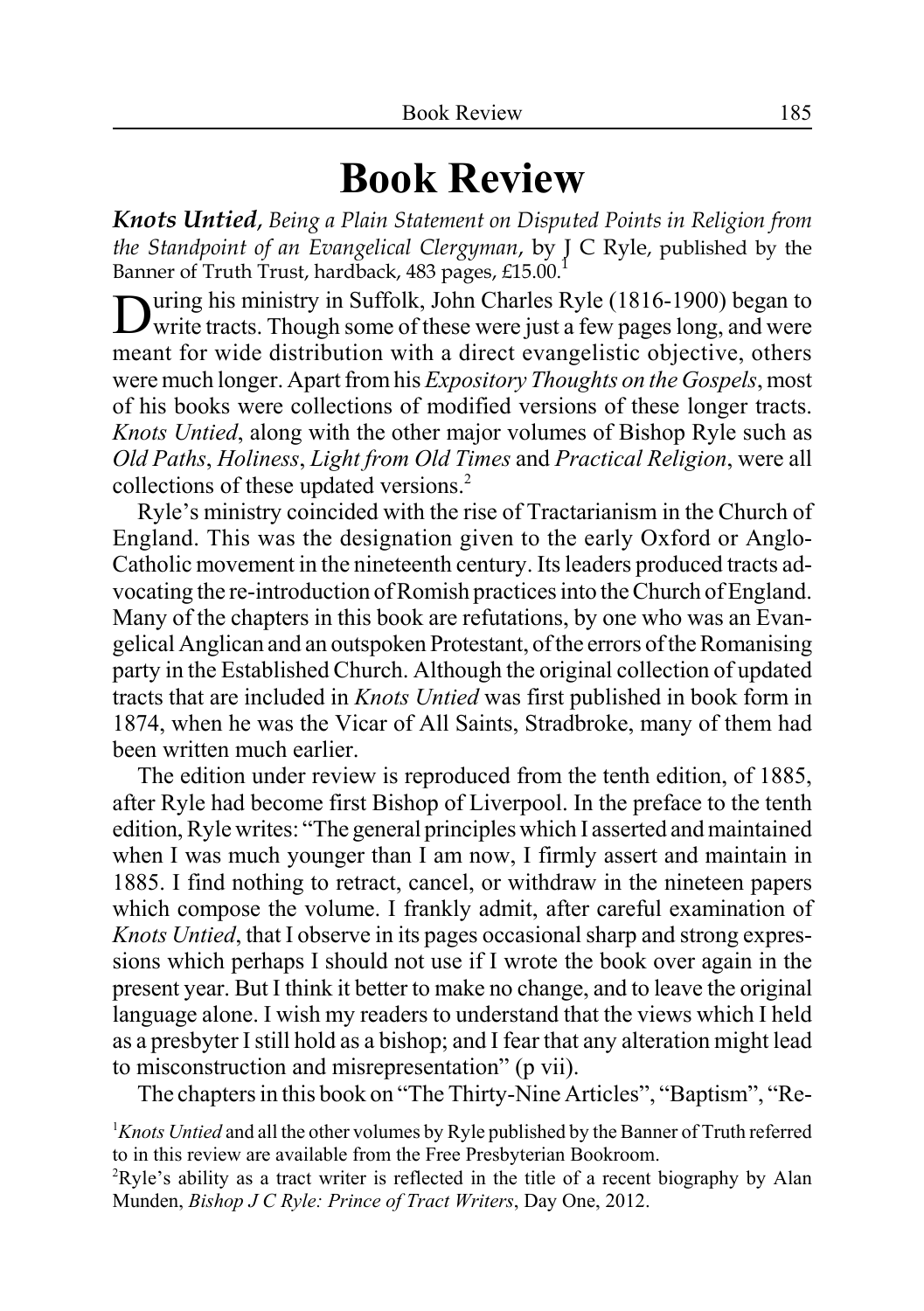generation", "The Lord's Supper," "The Real Presence", "The Church", "The Priest", "Confession" and "Idolatry" are all fine Evangelical Anglican refutations of the Romanising views of the Anglo-Catholic party in the Church of England. Ryle's article on the "Real Presence" is typical of his approach, where he explains the biblical teaching of the spiritual presence of the Lord Jesus Christ with His people and refutes the Anglo-Catholic teaching of the presence of Christ in the Lord's Supper. The one unconvincing chapter in this category is his defence of the Prayer Book against accusations that it taught Baptismal Regeneration. Whilst his arguments may well have had weight with the Evangelical Anglican constituency for which this tract was primarily written, they are far from compelling to Scottish Presbyterians.<sup>3</sup>

It would be misleading, however, to portray this volume as entirely given over to the refutation of Anglo-Catholic doctrine. All the chapters we have referred to, besides refuting error, provide positive and helpful statements of the doctrines with which they are dealing. In addition, the book contains several chapters that were originally very popular tracts dealing with the centralities of the faith. Among these are the chapters on "Evangelical Religion", "One Way of Salvation", "The Sabbath".

The chapter on the Sabbath is a very fine statement of biblical teaching. With regard to the movement, then underway, to remove the legal hedge round the Sabbath, Ryle comments, "Nothing, in short, I believe, would so thoroughly advance the kingdom of Satan in England, as to withdraw the legal protection from the Lord's Day. It would be a joy to the infidel; but it would be an insult and offence to God" (p 334). On the literature on the Sabbath and on the change of day he writes, "The whole subject of the change from the seventh-day Sabbath to the Lord's Day is one which the reader will find admirably handled in the sermons of Daniel Wilson, Bishop of Calcutta, on the Lord's Day. Those sermons, and Willison on the Lord's Day, are by far the two best works on the Sabbath question" (p 240).<sup>4</sup>

<sup>3</sup>Some of the words in question were: "Seeing now, dearly beloved brethren, that this child is regenerate and grafted into the body of Christ's Church, let us give thanks to Almighty God for these benefits" (*The Book of Common Prayer*, Oxford University Press, 2010, pp 412-3). Ryle's defence was along several lines: (1) Those who critique the Prayer Book words are taking isolated expressions out of context, which is how the Romanists defend transubstantiation and Arians seek to prove the Lord Jesus Christ is inferior to the Father. (2) If the Prayer Book taught Baptismal Regeneration it would conflict with the *Thirty-Nine Articles* and the *Homilies*, which reject such teaching; therefore, it must be read in line with these other documents.

4 The volumes to which Ryle is referring are Daniel Wilson, *The Divine Authority and Perpetual Obligation of the Lord's Day*, London, 1832 (reprinted by the Lord's Day Observance Society, 1956), and John Willison, "Treatise Concerning the Sanctification of the Lord's Day" in *The Practical Works of John Willison*, 1846, Glasgow, pp 1-126.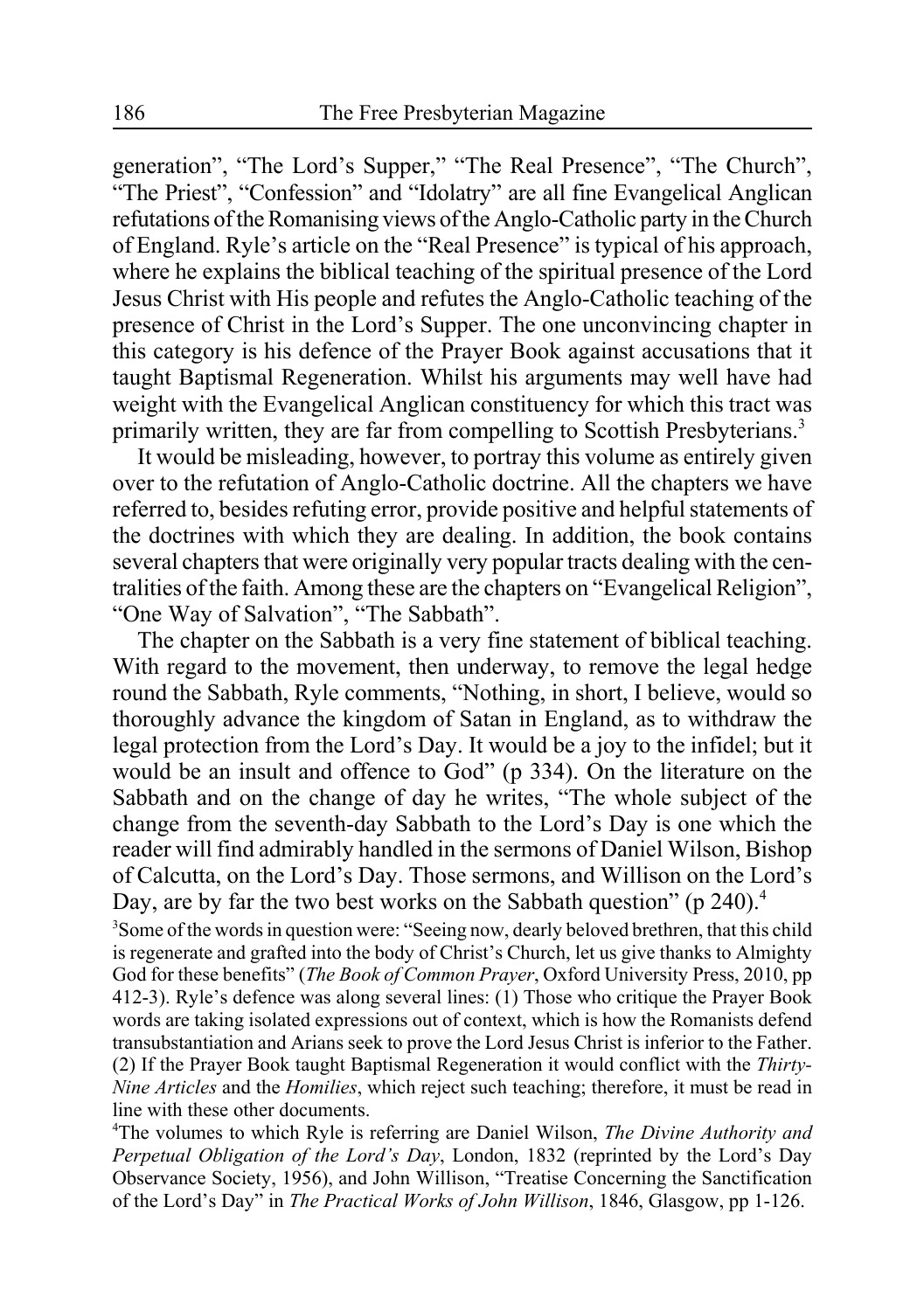A third group of chapters deal with the importance of the maintenance of sound doctrine. In this category are those headed: "Pharisees and Sadducees", "Divers and Strange Doctrines", "The Fallibility of Ministers" and "Apostolic Fears". The chapter on "Pharisees and Sadducees" is based on the text, "Then Jesus said unto them, Take heed and beware of the leaven of the Pharisees and of the Sadducees" (Mt 16:6). Ryle sees the Pharisees as the forerunners of formalists and tradition-worshippers and the Sadducees as the forerunners of free-thinkers and rationalists. He then asks, "Who were they to whom the learning of this text was addressed?"

This is his answer: "Our Lord Jesus Christ was not speaking to men who were worldly, ungodly, and unsanctified, but to His own disciples, companions, and friends. He addressed men who, with the exception of the apostate Judas Iscariot, were right-hearted in the sight of God. He spoke to the twelve apostles, the first founders of the Church of Christ, and the first ministers of the word of salvation. And yet even to them He addresses the solemn caution of our text: 'Take heed and beware'" (p 364).

Whilst stressing the importance of orthodoxy and the defence of the faith, Ryle wisely adds, "The day of controversy is always a day of spiritual peril. Men are apt to confound orthodoxy with conversion, and to fancy that they must go to heaven if they know how to answer Papists. Yet mere earnestness without knowledge, and mere head-knowledge of Protestantism, alike save none. Let us never forget this. Let us not rest till we feel the blood of Christ sprinkled on our consciences, and have the witness of the Spirit within us that we are born again. This is reality. This is true religion. This will last. This will never fail us. It is the possession of grace in the heart, and not the intellectual knowledge of it, that profits and saves the soul" (p 404).

As in many of Ryle's excellent volumes, there are occasional comments from which Free Presbyterians will demur, such as his statement: "I find no confession which comes near the *Thirty-Nine Articles* of the Church of England" (p 75). *Knots Untied* is still, however, classic J C Ryle and contains some very fine material which we heartily commend to our readers. The volume has been re-typeset and is produced to the Banner of Truth's usual high standards. *Roy Middleton* 

# **Notes and Comments**

### **Church Attendance in Scotland**

The "2016 Scottish Church Census" shows that regular church attendance in Scotland has dropped from 17% of the population in 1984 to 7.2% at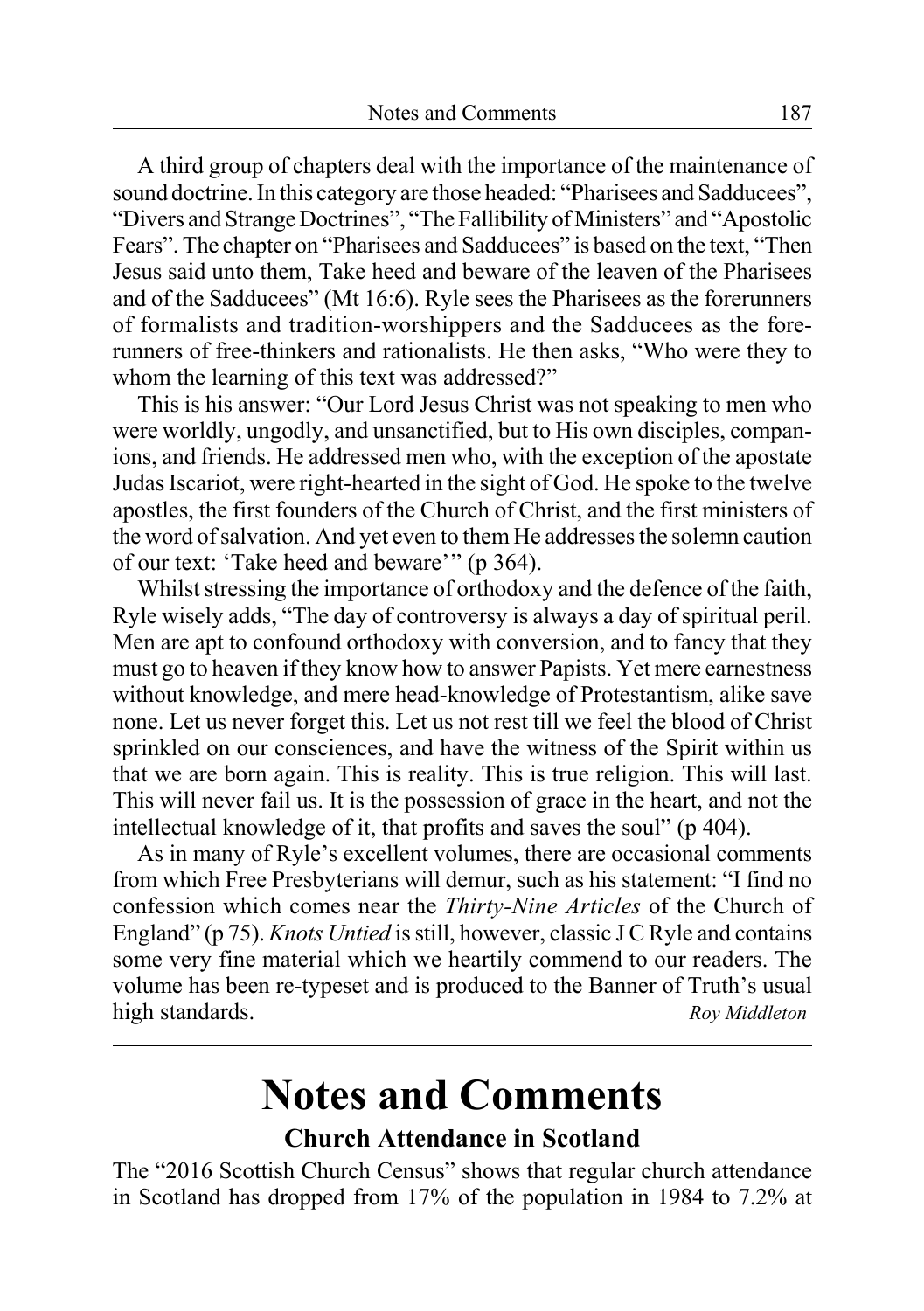present. The total number of congregations has dropped from 4100 to 3700 over the same period of time. It is a sad figure, and sadder still when one remembers that many – probably most – of these churches are proclaiming a false gospel. Truly, "narrow is the way that leadeth unto life, and few there be that find it" (Mt  $7:14$ ).

Those that think of religion as a purely human phenomenon will see these figures as showing nothing more than Christianity going out of fashion in the Western world in the twenty-first century; but those who understand spiritual realities will see the hand of Satan in pushing secularism at present, and the hand of God in largely withholding His blessing upon the work of the gospel. Both these things may change rapidly: Satan may abandon secularism and switch back to Romanism, causing his puppets "who are taken captive by him at his will" (2 Tim 2:26) to dance in that direction; and the Lord may pour out the long-awaited blessing and confirm and strengthen His weary heritage (Ps 68:9). Let the declining numbers be a stimulus to prayer, but not a cause of despondency. The promise of the everlasting covenant will not fail: "He shall see of the travail of His soul, and shall be satisfied: by His knowledge shall My righteous servant justify many" (Is 53:11). *DWBS*

### **Another Election**

This month British voters will once again go to the polls for another General Election, called somewhat unexpectedly by the Prime Minister, Theresa May. There has been a spate of elections and referendums in recent years, not least in Scotland, but this should not diminish from our minds the weighty matter of electing the next UK government. In particular, that government will have to shoulder a great responsibility as Britain enters negotiations for leaving the European Union, with another Scottish Independence referendum still a possibility.

We would draw the attention of our readers, however, to an even greater issue, the responsibility of civil rulers to govern in the fear of God, in accordance with the principles of God's Word. Civil magistrates in every country have a special duty to ensure that Christianity is recognised as the national religion. They have a duty to do as much as possible, within the bounds of their civil sphere, to promote the welfare of the Church of God and the religious instruction of the population, without compromising the spiritual independence of the Church. Of course, there is not one leading politician – in the mainland UK parties at least – who would be prepared to countenance this biblical view of the duty of governments. That this is so is a sad reflection of the abysmally-low state of our society, morally and spiritually.

When we look at the leaders of the various contending parties we see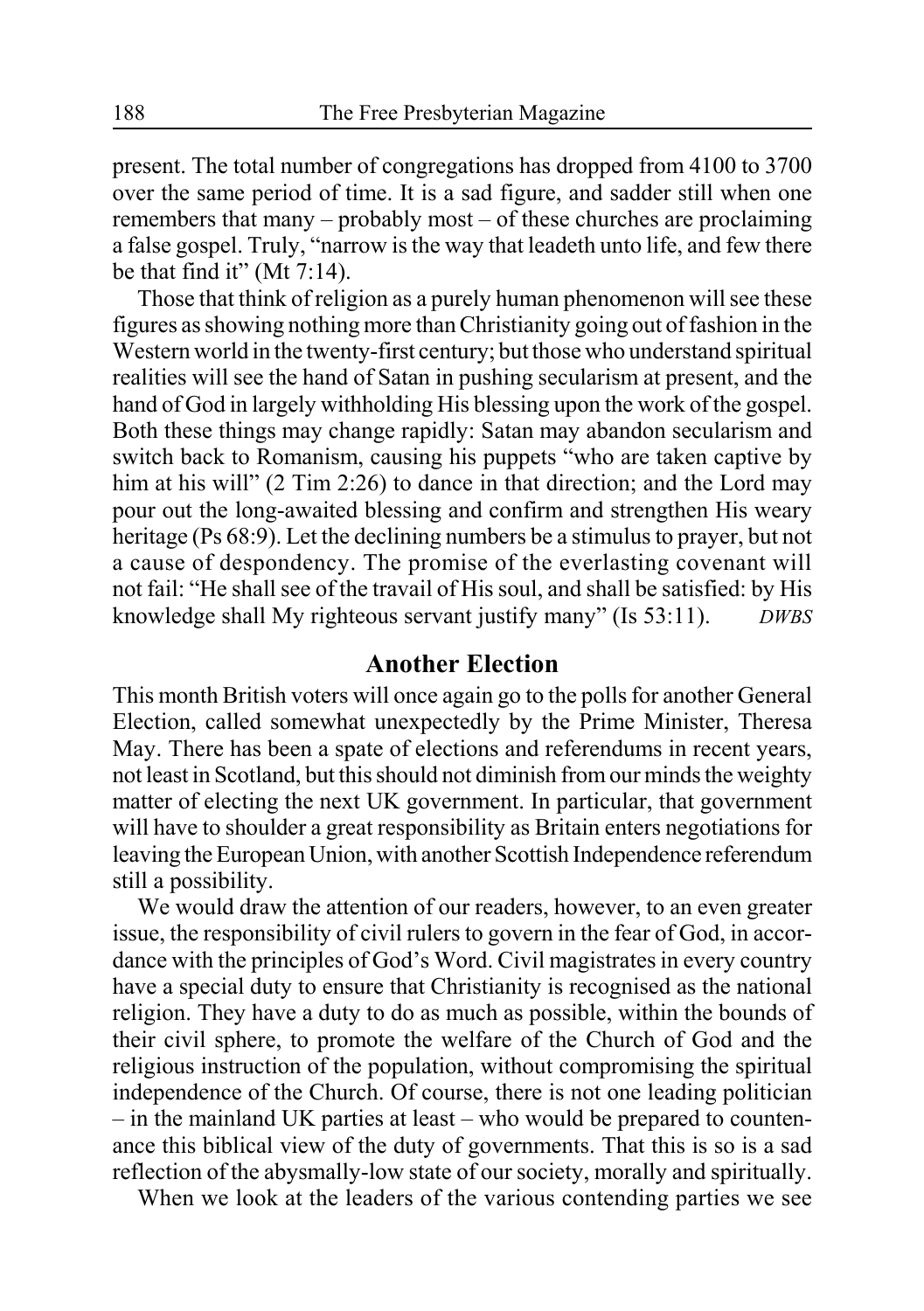nothing to encourage us to expect that they will attempt to lead the country in a healthier direction in the moral and religious sphere. The Prime Minister is the daughter of a High Anglican minister and is known to be a churchgoer. She has made reference to the influence that Christianity has had on her outlook. Yet this did not prevent her giving her support for same-sex marriage and speaking in favour of the homosexual lobby at the Conservative Party conference. The leader of the Labour Party, Jeremy Corbyn, is an atheist and a militant socialist, which philosophy has tended to act against the claims of the Lord Jesus Christ whenever it has held the reins of power. Mr Corbyn is now living with his third wife, with whom he cohabited for many years previously. Nicola Sturgeon, the leader of the Scottish National Party, has been described as a "flinty secularist".

The Liberal Democrat leader, Tim Farron, is the party leader who seems to be most active in professing to be a Christian. Yet, when Mr Farron was pressed on his opinion of homosexual behaviour, he stated that he did not regard it as a sin. Whether this truly is his view, or whether he stated it only to avoid the political repercussions which would have followed him stating it to be sinful, Mr Farron failed to stand for the unmistakeable teaching of the Word of God on this great moral issue of our day. If Mr Farron genuinely believes it is not sinful, then his profession of Christianity is a hollow one indeed. If, on the other hand, he went against the light of Scripture and his conscience on this matter, it does not inspire much confidence in his fitness and integrity to hold high office in the land. "The wicked walk on every side, when the vilest men are exalted" (Ps 12:8).

Of course, every voter must make up their own mind according to their conscience. Given the state of the main parties, it becomes even more important to know as much as possible about local candidates. Above all, we need a prayerful spirit that the results of the election, and of the wider issues of national and international significance facing the country, would be overruled by the Most High for the good of His cause and the glory of His name. *AWM*

### **Freemasonry Today**

June 2017 marks the official three-hundredth birthday of Freemasonry; so it may be timely to consider its members' beliefs and how this clandestine society operates. As it has kept a relatively low profile in recent years, and its numbers have declined, we may forget just how incompatible it is with Christianity. Superficially it can give the impression of being a benign, brotherly man's club. It claims to be "the oldest and largest secular, apolitical, fraternal, charitable organisation in the world". However, on a closer look, we find much that is sinister in its rituals and practices. An array of high-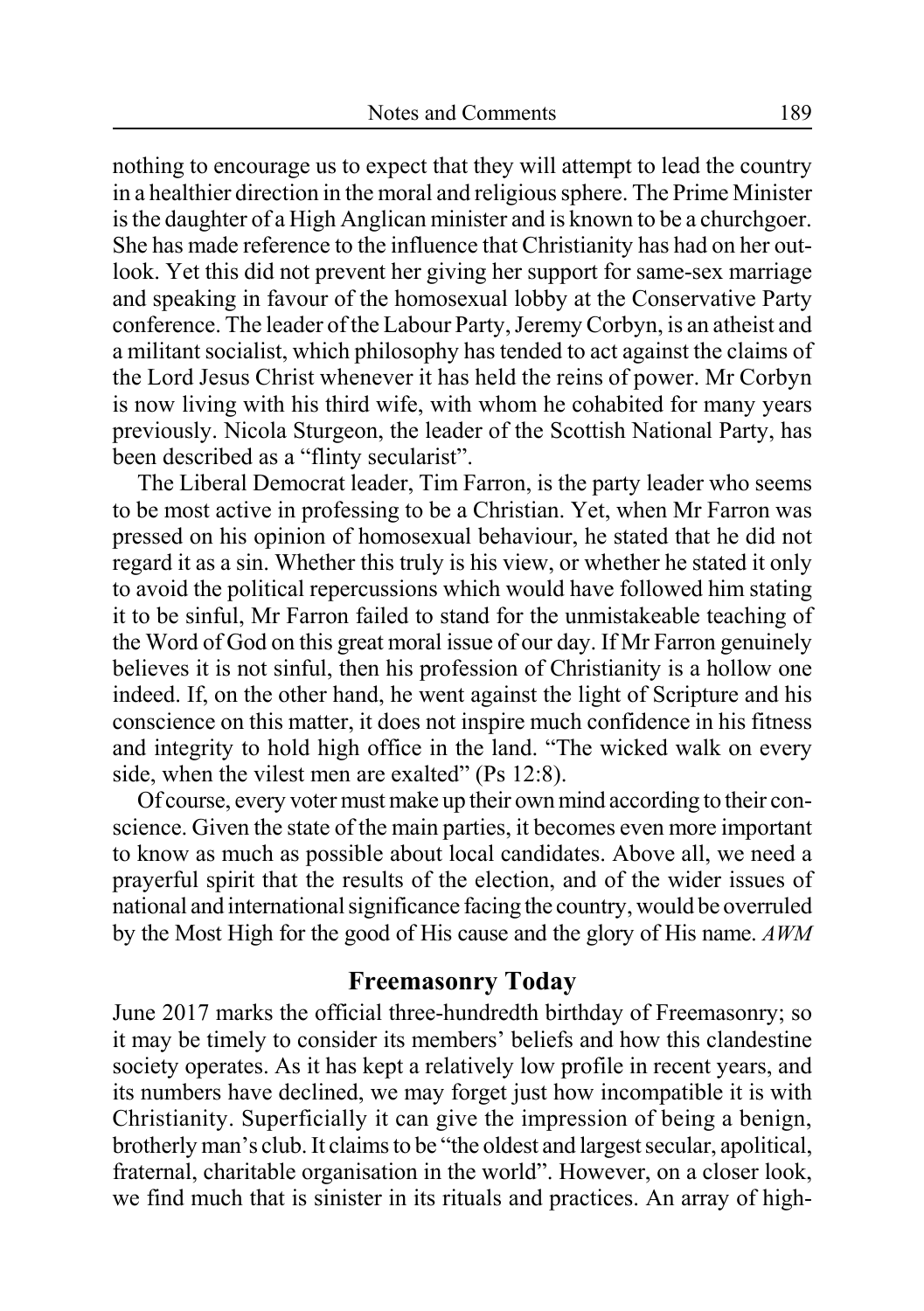profile events is scheduled to celebrate the tercentenary, and the increased publicity is no doubt intended to encourage more men to join the society.

At present, it is estimated that there are around 350 000 active Masons in England and Wales – half as many as after the Second World War. (We have no figures for Scotland.) Total world membership is estimated to be around five million. While it is difficult to find out exactly what goes on in this secret society, some practices have been exposed by their books and by former Freemasons, which give us some insight into the evil nature of this "brotherhood".

The idea of Masonic brotherhood comes from an archaic definition of a *brother* as "one who has taken an oath of mutual support to another". Masons swear at each level (called degrees) of brotherhood to keep the contents of that degree secret, and to support and protect their brethren in virtually all circumstances. There are 33 degrees, although many Masons will not proceed beyond the first three, which are called the "Blue Lodge". These are (1) Entered Apprentice, (2) Fellow Craft, (3) Master Mason. In most Lodges – where Masons meet – the oaths are taken on a *Volume of Sacred Law* (VSL), which can be "any book of divine revelation appropriate to the religious beliefs of the individual".

In the initiation ceremony, the candidate is given a copy of the VSL. Written inside is the following warning: "As a Freemason you are charged to consider the V of the SL as the unerring standard of truth and justice and to regulate your actions by the Divine precepts it contains". As Masonry teaches that any one "book of divine revelation" is as "unerring" as any other, we are already in the realm of relativism and contradictions. Significantly, the Bible is not considered superior to any other "divine book". At the ceremony, the man being presented has to confess that he is in a "state of darkness". Through the initiation, he is told that he will begin to enter a "state of light". The "truths" of Freemasonry alone, it is maintained, can lead him into that light. This belief is symbolised by blindfolding the person for the first part of the ceremony. Light is considered to be one of Masonry's most vital symbols.

One writer puts it graphically. "To become a Freemason a man must present himself outside the closed door of a lodge in shirtsleeves with the left breast bared, a blindfold across his eyes, a hangman's noose draped around his neck, a shoe on one foot, a slipper on the other and one trouser leg rolled up. Upon entry, he is confronted with a dagger pointed at his bare [chest] and the chanting of men in blue goatskin aprons with wands in their hands and ornamental chains draped across their chests." He then takes an oath accepting punishment if he reveals the names of members or breaks other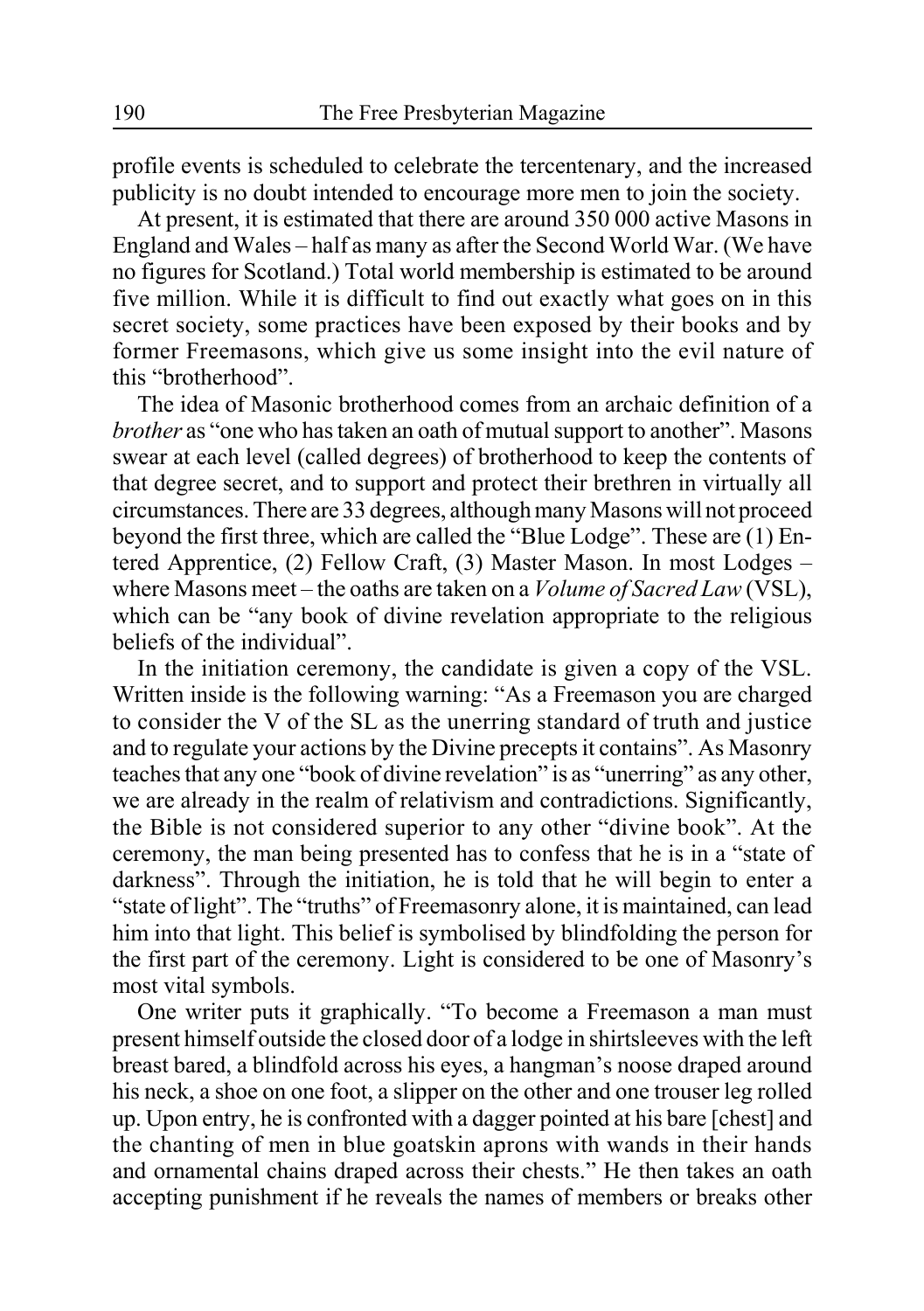confidences. The punishments threatened are barbaric: a Mason's throat would be cut, his tongue torn from his mouth and his bowels burned to ashes.

Another commentator states that "for every candidate, the initiation ceremony implies that, whatever academic or scientific learning he possesses, whatever philosophical ideas he holds, whatever religious creed he professes prior to initiation, there remains something more – indeed something vastly more – for him yet to learn and to which the Craft [of Freemasonry] can help him". The society therefore travels along the same road as the cults, where each person is viewed as being in a state of spiritual darkness until he gains spiritual light through participation in the mysteries of that cult.

Masons profess to proceed from one level of "enlightenment" to another by the degrees. Complex symbolism is at the heart of the process. For example, at a certain stage in the third degree an allegorical figure called Hiram Abiff (claimed to have been the main builder of Solomon's temple) is said to have been the only one who knew the secrets of Masonry but suffered death rather than divulge them. He was then raised from the dead "by God" and became a "Jesus-like figure", or symbolically a saviour. This is accompanied by a host of bizarre rituals and symbols – closely related to the occult, with temples, altars and a worshipful master.

In spite of these rituals, many Freemasons argue that Masonry is not a religion. Their language, however, is filled with religious terminology focusing on "salvation" by supposedly good works, mixed with various false creeds, and a dose of paganism. The *Masonic Ritual and Monitor* states, "He who wears the lambskin as a badge of a Mason is thereby continually reminded of purity of life and conduct, which is essentially necessary to his gaining admission into that celestial Lodge above, where the Supreme Architect of the universe presides". One of their "encyclopaedias" comments on a funeral service: "Freemasonry has a religious service to commit the body of a deceased brother to the dust whence it came, and to speed the liberated spirit back to the Great Source of Light". At one point Masonry speaks of the name of God being lost but that it will be revealed at a higher degree. The recovered name, it is claimed, is *Jahbulon*, which is a mixture of *Jehovah*, *Baal*, and the Egyptian false god *Osiris*.

It can thus be concluded that Freemasonry is yet another delusion sent by Satan to seduce men further into his kingdom and into idolatry. Jesus says, "I am the way, the truth, and the life: no man cometh unto the Father, but by Me" (Jn 14:6). Freemasons, in effect, reject His Word, blatantly claiming that their way is the only way to light. The Saviour assures us that He is the true Light that came into the world and that He alone can lead sinners, by His Word and Spirit, out of darkness into His marvellous light. Masonry is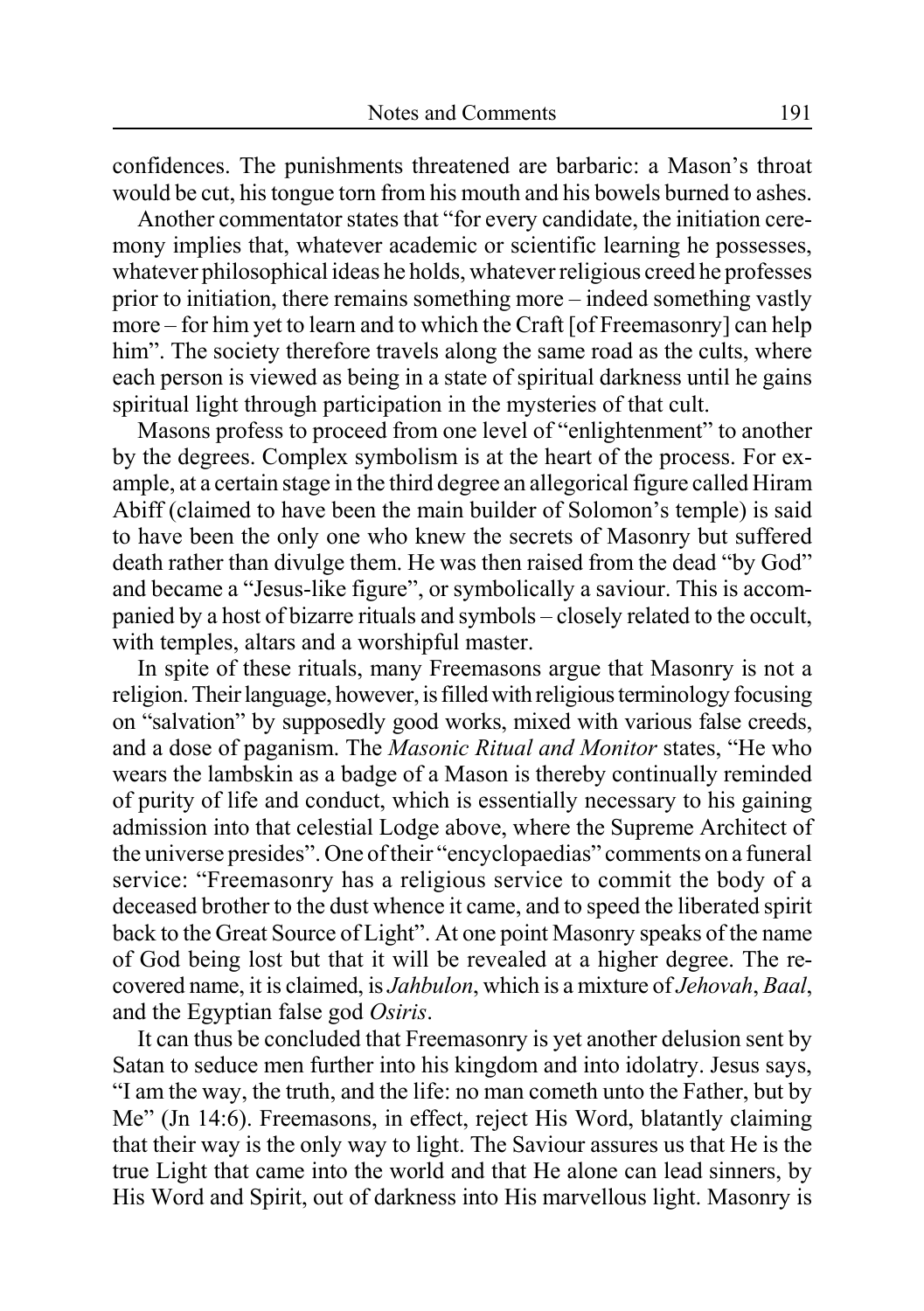a counterfeit religion and leads to darkness – even outer darkness if not repented of. Paul solemnly tells us: "Have no fellowship with the unfruitful works of darkness, but rather reprove them" (Eph 5:11). *KHM*

# **Church Information**

**Meetings of Presbytery** (DV)

*Western:* At Lochcarron, on Tuesday, June 6, at 11 am. *Zimbabwe:* At Bulawayo, on Tuesday, June 13, at 11 am. *Outer Isles:* At Stornoway, on Tuesday, June 20, at 11 am. *Northern:* At Dingwall, on Tuesday, June 20, at 2 pm. *Southern:* At Glasgow, on Tuesday, June 27, at 2 pm. *Australia & New Zealand:* At Auckland, Friday, September 1, at 10 am.

### **Theological Conference**

This year's Theological Conference will be held, God willing, in Glasgow, on Tuesday, October 31, and Wednesday, November 1, with Rev J R Tallach as chairman. It is expected that the following papers will be read, all in public: **The Early Reformation** *Mr Matthew Vogan*  **James Bannerman on the Church of Christ** *Rev A W MacColl* **Luther and the Doctrine of Justification in Scotland** *Rev D W B Somerset* **Ulrich Zwingli** *Mr Frank Daubney* **The Temple** *Rev J B Jardine (Rev) J R Tallach,* Convener, Training of the Ministry Committee

### **College and Library Fund**

By appointment of Synod, the first of two special collections for the College and Library Fund is due to be taken in congregations during June. *W Campbell,* General Treasurer

### **Acknowledgement of Donations**

*The General Treasurer* acknowledges with sincere thanks the following donations: *Eastern Europe Fund:* Estate of late Euphemia A MacDonald, North Uist, £125 701.79. *General Fund:* M Cameron, £77.18; Estate of late Mr Alexander Fraser, Bishopton, £271.23. *Jewish & Foreign Missions Fund:* Anon, for Zimbabwe famine relief, £262.14*. Congregational Treasurers* acknowledge with sincere thanks the following donations: **Glasgow:** *Communion Expenses:* MM, £100. *Eastern Europe Fund:* Anon, £63, £63, £63, £65, £10. *TBS:* Anon, £10. **Greenock:** *Sustentation Fund:* Friend, Kingussie, £80. **Inverness:** *Bus Fund:* Anon, £50. **North Harris:** *Communion Expenses:* LDA, £100. **Portree:** *Communion Expenses:* D MacKenzie, £20. *Sustentation Fund:* CMP, £20, £20, £20, £20

per Rev IDM. *TBS:* Anon, £1000, £1000.

**Raasay:** Anon, In loving memory, £100.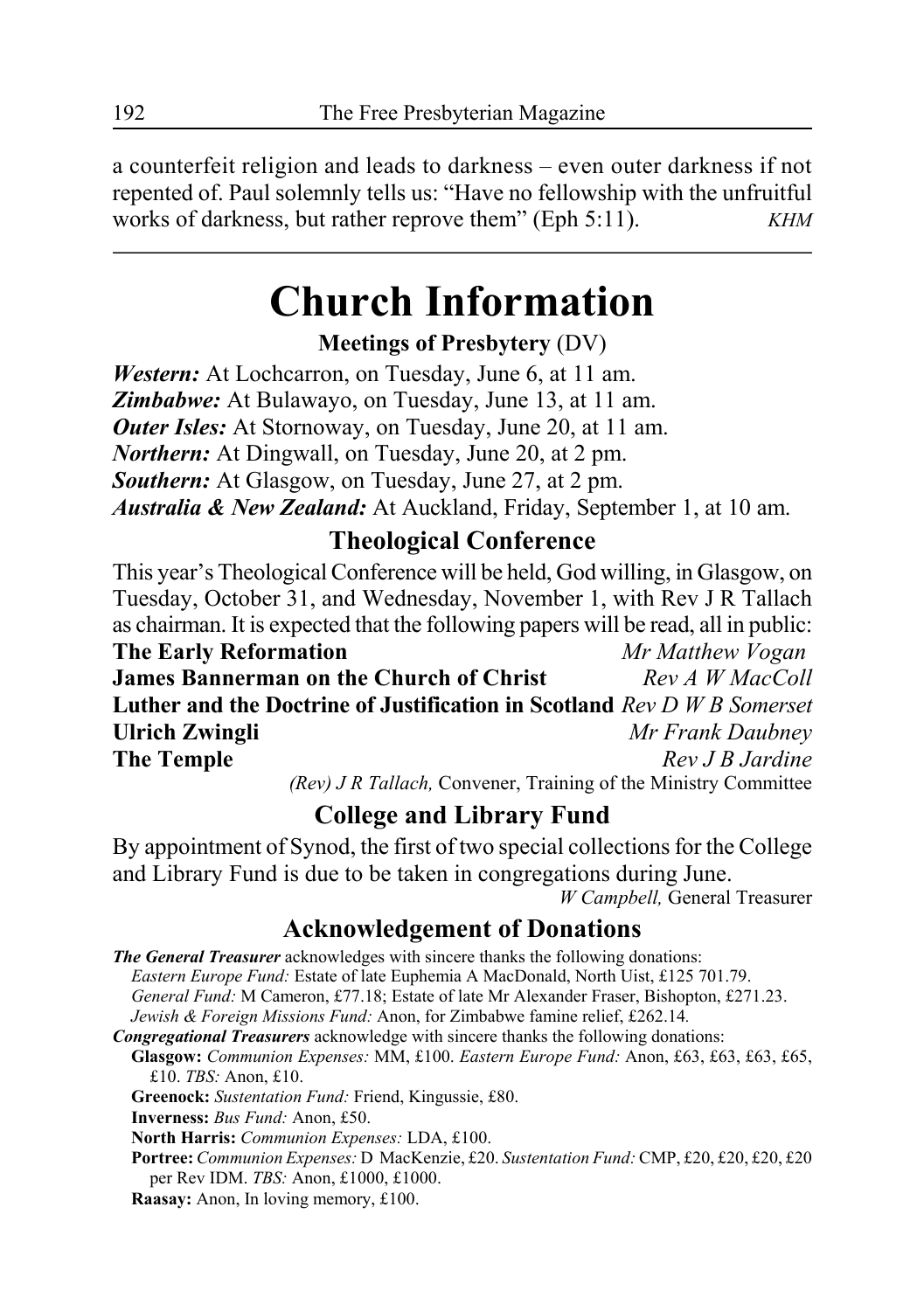### **FREE PRESBYTERIAN PLACES OF WORSHIP**

#### **Scotland**

**Aberdeen:** 2 Alford Place, AB10 1YD, Sabbath 11 am, 6 pm; Tuesday, 7.15 pm. Rev D W B Somerset BSc DPhil, 18 Carlton Place, Aberdeen, AB15 4BQ; tel: 01224 645250.

**Bracadale Duirinish-Strath: Struan:** Sabbath 12 noon. **Glendale** and **Vatten:** Sabbath 6pm, alternately. Thursday 7 pm, rotating between Struan, Vatten and Glendale. Contact Rev I D MacDonald; tel: 01478 612110.

**Dingwall:** Church, Hill Street: Sabbath 11 am, 6.30 pm; Wednesday 7.30 pm. **Beauly** (Balblair): Sabbath 6.30 pm, Thursday 7.30 pm. Rev Neil M Ross BA, 10 Achany Rd, Dingwall, IV15 9JB; tel/fax: 01349 864351, e-mail: nmross2001@yahoo.co.uk.

**Dornoch:** Sabbath 11.30 am. Manse tel: 01862 810615. **Bonar:** Sabbath 6 pm. Wednesday 7.30 pm (alternately in Dornoch and Bonar). **Lairg:** Church and Manse; **Rogart:** Church; no F P services. Contact Rev N M Ross; tel: 01349 864351.

**Dundee:** Manse. No F P Church services.

**Edinburgh:** 63 Gilmore Place, EH3 9NU, Sabbath 11 am, 6 pm; Thursday 7.30 pm. Rev D Campbell, 35B Barnton Avenue West Edinburgh EH4 6DF; tel: 0131 312 8227, e-mail: dcampbell1560@gmail.com.

- **Farr** (by Daviot)**:** Sabbath 12 noon. **Tomatin:** Sabbath 12 noon. **Stratherrick:** Sabbath 12 noon. (Each of these services is held once in three weeks as intimated). **Farr:** Thursday 7.30 pm (as intimated). Contact Mr M J Schouten; tel: 01463 221776.
- **Fort William:** Monzie Square, Sabbath 11 am, 6.30 pm as intimated. Manse: 15 Perth Place, PH33 6UL; tel: 01397 708553. Contact Mr D A McKinnon. Tel: 01397 702597.
- **Gairloch** (Ross-shire): Sabbath 11 am, 6.30 pm. Prayer meeting in **Strath**, Thursday 7.30 pm. Rev A E W MacDonald MA, F P Manse, Gairloch, Ross-shire, IV21 2BS; tel: 01445 712247.
- **Glasgow:** St Jude's Church, 137 Woodlands Road, G3 6LE. Sabbath 11 am and 6.30 pm; Wednesday 7.30 pm. Rev Roderick MacLeod BA, 4 Laurel Park Close, Glasgow, G13 1RD; tel: 0141 954 3759.
- **Greenock:** Sabbath 2.30 pm, held in Free Church of Scotland Hall, 14 Jamaica Street, PA15 1XX. Sabbath 2.30 p.m.
- **Halkirk:** Sabbath 11.30 am; Thursday 7.30 pm. Rev W A Weale, F P Manse, Bridge Street, KW12 6YG; tel: 01847 831758. **Thurso:** Sabbath 5 pm; **Strathy:** Sabbath: fortnightly as intimated.
- **Harris (North): Tarbert:** Sabbath 12 noon, 6 pm; Thursday 7 pm. **Tarbert** and **Stockinish:** Tuesday 7.30 pm alternately. Rev J B Jardine BD, F P Manse, Tarbert, Isle of Harris, HS3 3DF; tel: 01859 502253, e-mail: northharris.fpc@btopenworld.com.
- **Harris (South): Leverburgh:** Sabbath 12 noon, 6 pm; Wednesday 7 pm. **Sheilebost** and **Strond:** no services at present. Manse tel: 01859 520271. Contact Rev J B Jardine; tel: 01859 502253
- **Inverness:** Chapel Street, Sabbath 11 am, 6.30 pm; Wednesday 7.30 pm. Rev K D Macleod BSc, 11 Auldcastle Road, Inverness, IV2 3PZ; tel: 01463 712872.
- **Kinlochbervie:** Sabbath 11.30 am; Tuesday 7.30 pm. Manse tel: 01971 521268. **Scourie:** Sabbath 6 pm.
- **Kyle of Lochalsh:** Sabbath 6 pm. Manse tel: 01599 534933. Contact Rev D A Ross; tel: 01445 731340.

**Laide** (Ross-shire): Sabbath 12 noon, 6 pm; Wednesday 7.30 pm. Rev D A Ross. F P Manse, Laide, IV22 2NB; tel: 01445 731340. **Lochcarron:** Sabbath 11 am, 6 pm; Wednesday 7 pm. Manse.

- **Lochinver:** Church. No F P services at present. Manse tel: 01571 844484.
- **Ness:** Sabbath 12 noon, 6 pm; Wednesday 7 pm. Rev A W MacColl MA PhD, F P Manse, Swainbost, HS2 0TA; tel: 01851 810228. **North Tolsta:** Sabbath 12 noon, 6 pm; Thursday 7 pm; 1st Monday of month 7 pm. Manse tel: 01851 890325. Contact Rev J R Tallach; tel: 01851 702501.
- **North Uist: Bayhead:** Sabbath 12 noon, 6 pm; Wednesday 7.30 pm (fortnightly). **Sollas:** Wednesday 7.30 pm (fortnightly). Rev D Macdonald BA, F P Manse, Bayhead, North Uist, HS6 5DS; tel: 01876 510233.

**Oban:** Church and Manse. No F P services at present.

**Perth:** Pomarium, off Leonard Street. Sabbath 11 am, 6 pm; Wednesday 7.30 pm. Contact Rev D Campbell; tel: 0131 312 8227.

**Portree:** Sabbath 12 noon, 6.30 pm; Wednesday 7 pm.. Rev I D MacDonald, F P Manse, Achachork, Portree, IV51 9HT; tel: 01478 612110. **Raasay:** Sabbath 12 noon, 6 pm; Saturday 7 pm. Contact Rev I D MacDonald; tel: 01478 612110.

**Shieldaig:** Sabbath 11 am; **Applecross:** Sabbath 6pm. Tuesday 7 pm (alternately in Shieldaig and Applecross). Shieldaig manse tel: 01520 755259, Applecross manse tel: 01520 744411. Contact Rev D A Ross; tel: 01445 731340.

**Staffin:** Sabbath 12 noon, 5 pm; Wednesday 7 pm. Manse tel: 01470 562243. Contact Rev I D MacDonald; tel: 01478 612110.

**Stornoway:** Matheson Road, Sabbath 11 am, 6.30 pm; Thursday 7.30 pm. **Achmore:** Sabbath 12 noon; Tuesday 7 pm. Rev J R Tallach MB ChB, 2 Fleming Place, Stornoway, HS1 2NH; tel: 01851 702501.

**Tain:** Church and Manse. **Fearn:** Church. No F P services. See Dornoch and Bonar.

**Uig (Lewis) Miavaig:** Sabbath 12 noon Gaelic, 6 pm English; Wednesday 12 noon. Manse tel: 01851 672251. Contact Rev A W MacColl; tel: 01851 810228.

**Ullapool:** Sabbath 11 am, 6 pm; Wednesday 7.30 pm. Manse: Quay Street, IV26 2UE; tel: 01854 612449.

#### **England**

**Barnoldswick:** Kelbrook Road, Sabbath 11 am, 6 pm; Friday 7.30 pm; Wednesday 8 pm, alternately in Sandbach and Gatley. **South Manchester:** Sabbath 6.00 pm, in Trinity Church, Massie Street, Cheadle (entry at rear of building). Rev K M Watkins BA, 252 Briercliffe Road, Burnley, BB10 2DQ; tel: 01282 835800.

**Broadstairs:** Sabbath 11 am, 5 pm at Portland Centre, Hopeville Ave, St Peter's; Tuesday 7 pm at Friends' Meeting House, St Peter's Park Rd. Contact Dr T Martin; tel: 01843 866369**.**

**London:** Zoar Chapel, Varden St, E1. Sabbath 11 am, 6.30 pm; Wednesday 7 pm. Rev J MacLeod MA, 6 Church Ave, Sidcup, Kent, DA14 6BU; tel: 0208 309 1623.

#### **Northern Ireland**

**Larne:** Station Road. Sabbath 11.30 am, 6.30 pm. Contact Rev K M Watkins; tel: 01282 835800.